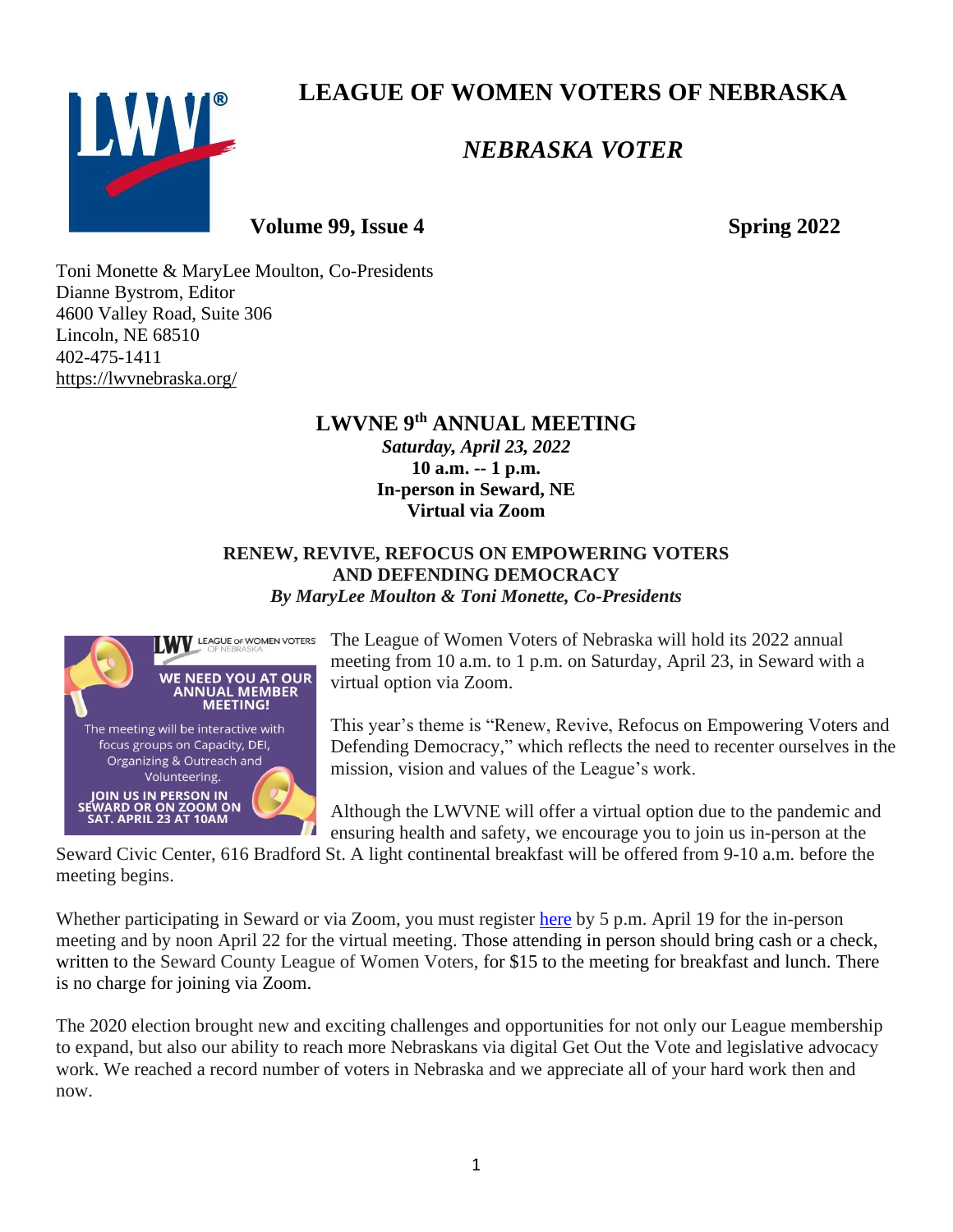Looking forward to the future of the League and the continuation of our administration, we hope to focus on several key areas that will allow the LWVNE to be more sustainable and drive progress and impact in many areas. As part of the annual meeting, we will have a series of focus group discussions in the areas of capacity building; diversity, equity and inclusion; organizing and outreach, volunteers and more. We hope to have a robust conversation with our membership on what our strategic goals should be in these areas and how we measure our success going forward.

Nebraska is at a pivotal point in terms of fighting for voting rights and an upcoming election, increased economic development in rural and urban areas, changes in our legislative governance, important conversations around criminal and social justice, impacts on the education of students, and a host of other issues. We look forward to discussing these and other topics with our members and being able to fellowship with many in person again. Together we are all more powerful!

### **LWVNE LAUNCHES ONLINE VOTERS' GUIDE PRIOR TO MAY 8 PRIMARY** *By Dianne Bystrom, Director of Communications*

The League of Women Voters of Nebraska's nonpartisan, online voters' guide – VOTE411.org – has been launched with information on candidates running in contested races at the local, county, district, state and federal levels in the May 10, 2022, primary election in all 93 Nebraska counties.

"Since the March 1 filing date, we have been working nonstop to contact candidates to make sure they have the link to answer questions relevant to their races on issues important to Nebraska voters," said Walta Sue Dodd, who serves as co-director of Voter Services for the LWVNE with Claudia Stevenson.

As of March 1, 2,156 candidates had filed to run in 1,381 races at the federal, state, district, county and local levels in Nebraska. Current Nebraska election law does not require candidates to list an email address on their filing forms. So League volunteers also send postcards and make phone calls to invite candidates to participate in VOTE411, which provides free publicity for their campaigns and an opportunity to inform their electorate.

The LWVNE has been able to contact 306 candidates running in races across the state to invite them to participate in VOTE411. Of these candidates, 54% have responded. The response rate is higher in Douglas County races – at 69% – as local League volunteers called many candidates without email addresses to ask them to participate. It will not be possible to contact all of the other 1,900 or so candidates in the system statewide without email addresses.

"Asking for an email address on filing forms would provide an easy and equitable opportunity to invite all candidates to participate in VOTE411 to share their platforms with their constituents," Stevenson said. Candidates are encouraged to contact the LWVNE's Voter Services at [VOTE411@lwvnebraska.org](mailto:VOTE411@lwvnebraska.org) to be included in VOTE411.

VOTE411.org can be accessed from this [link.](https://www.vote411.org/) By clicking on the "Find What's on Your Ballot" icon and entering their address, voters receive their ballot and other personalized information. All candidates for each contested primary race are listed, with responses displayed (and photos if submitted) for those who have accepted the LWVNE's invitation to participate.

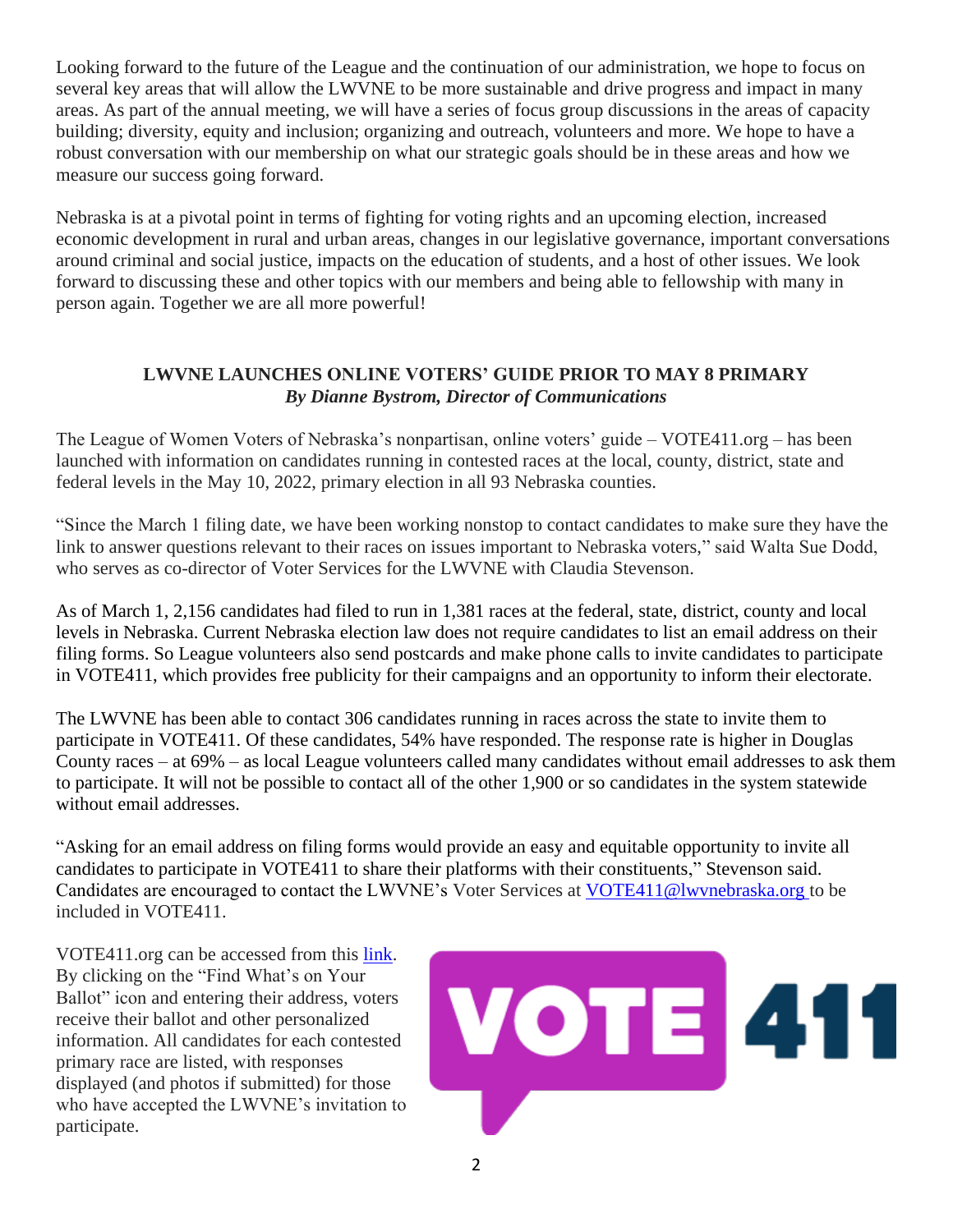Responses from candidates to questions can be compared side-by-side for each city, county, district, state and federal race on the voter's primary election ballot. League volunteers created questions for candidates relevant to their race on issues important to Nebraska voters.

In addition to the online VOTE411 platform, a printed voters' guide with Douglas County candidates who responded by March 18 will be available at Omaha public libraries and the county election office the week of April 11. A PDF of the Douglas County Voters' Guide is available on the League of Women Voters of Greater Omaha website at this [link.](https://www.lwvgo.org/wp-content/uploads/2022/03/Primary-2022-LWVGO-Voters-Guide.pdf.)

VOTE411.org also is publicized on the LWVNE's website available [here.](https://lwvnebraska.org/)

Responses will continue to be added to the VOTE411.org online platform up until the November 8 general election for candidates who opt-in to the free voter education service. The LWVNE encourages its members to reach out to candidate they know to encourage them to participate in VOTE411.

# **IN MEMORIAM: CONSER DEDICATED TO EDUCATION, SERVICE**

Annette Conser – who served as editor of the League of Women Voters of Nebraska's newsletter, the *Nebraska Voter*, for 14 years – passed away on March 9, 2022, at the age of 87.

In addition to her work with the LWVNE, Conser was a longtime and active member of the League of Women Voters of Greater Omaha, where she maintained membership data until a few years ago.

"Annette was a longtime, dedicated member we could always count on to keep us on track with the *Voter*. She was a fixture at LWVGO events and never let her health challenges keep her from participating. We will miss her can-do attitude and commitment to the League," said MaryLee Moulton, LWVNE co-president who was among the League members who attended Conser's funeral service on March 14 at St. Paul United Methodist Church in Omaha.



Conser, who lived in Omaha, was born March 3, 1935. According to her obituary, she "passed peacefully after successfully defeating multiple maladies in her later years. A former teacher and dedicated servant leader in her church and civic community, she loved cats, ducks, stupid jokes, saving anything, and especially bridge (the one with cards, not concrete)."

According to LWVGO member and former teacher Lynne Elwood, Conser joined Millard Public Schools in 1978, the year that Millard North High School opened. "She was a business teacher teaching typing classes," Elwood said. "With the changes in technology, she became a keyboarding teacher. She taught the first computer classes offered at MNHS. She taught at MNHS until she retired from teaching."

Conser served as editor of the *Nebraska Voter* from Fall 2007 to Winter 2022. "As the LWVNE office administrator, I found that Annette was organized and congenial to work with," said Sharon Nemeth of the LWV of Lincoln-Lancaster County. "As co-president of the LWVNE in 2019-2021 and

director of communications from 2021-present, I also enjoyed working with Annette," said Dianne Bystrom. "I especially appreciated her dedication to the Oxford comma, her adherence to deadlines and her sense of humor."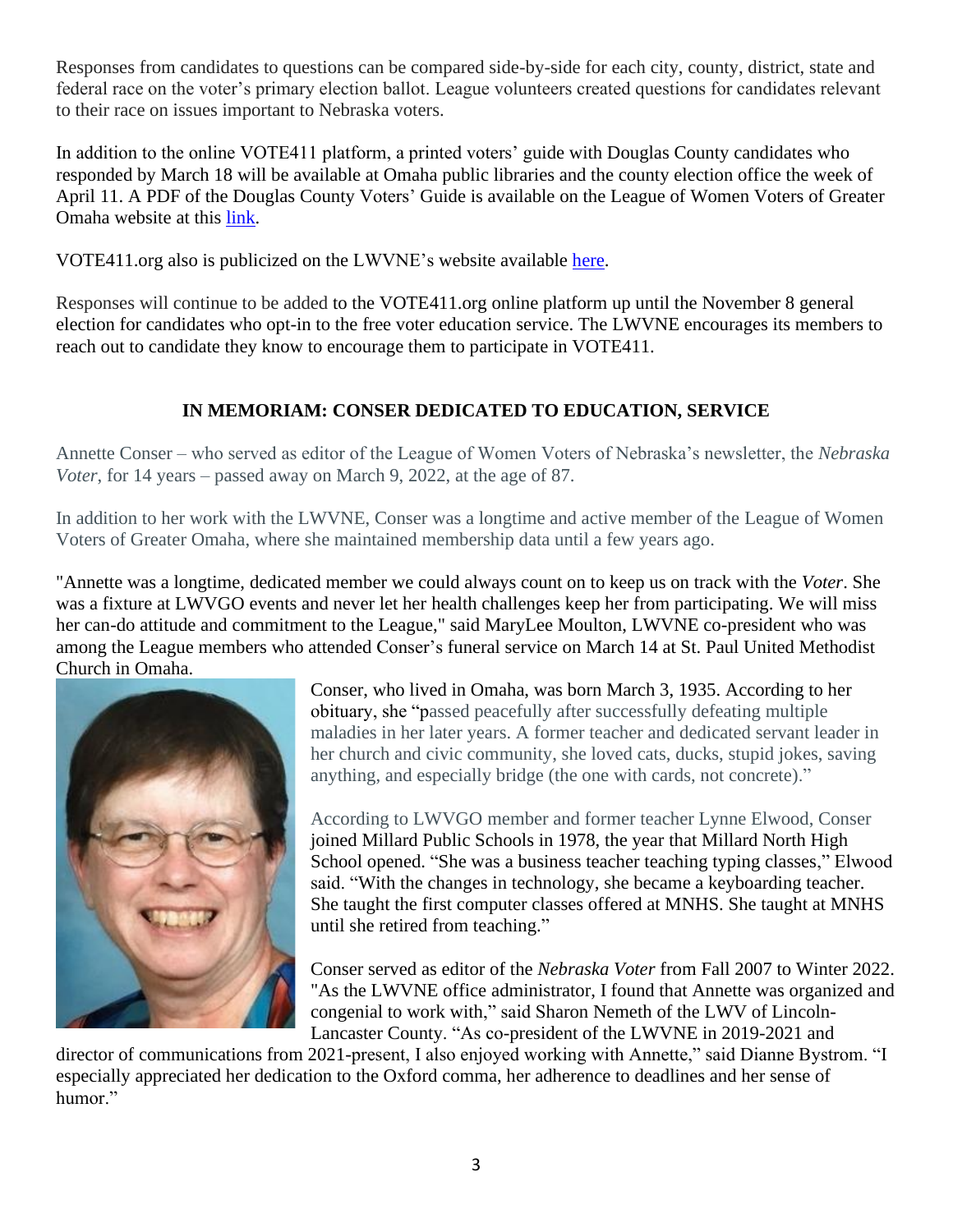Conser was preceded in death by her husband, Rodney A. Conser, and survived by children, Lynne (Mike) Larabee, Russell (Nancy) Conser and Suzanne (Rob) Carpenter; grandchildren, Jacob and Alberto Larabee, Alex, Chris (Sai) and Tim Conser, and Tyler (Sarah) and Andrew "A.J" Carpenter; great-grandchildren, Elise and Mae Carpenter, Arjun and Anjali Conser; and a host of other loving family and friends.

The family has designated that memorials in her honor be sent to the League of Women Voters of Greater Omaha at [www.lwvgo.org/donate/](http://www.lwvgo.org/donate/) or to St. Paul United Methodist Church, 5410 Corby St., Omaha, NE 68104.

#### **REPORT: LEGISLATIVE DAY 2022** *By Sherry Miller, Vice President-Action*

On February 5, a Zoom meeting was held to prepare League of Women Voters of Nebraska members for an inperson Legislative Day at the State Capitol on February 15. Although the Zoom meeting was well attended, several indicated they could not be present on February 15.

On February 15, 11 intrepid Leaguers and one University of Nebraska-Lincoln student convened in the Capitol cafeteria to don yellow roses, pick up folders with materials for senators, and divvy up the contacts to be made by teams of two. As many senators' offices have been moved up to floors in the Capitol tower, it was more of a challenge to visit their staff than in previous years. However, all senators and/or staff were contacted with the exception of six, who were sent letters with pertinent information on our priority bills the following day.

### *Priority bills we supported:*

LB890 (Walz) – Make permanent revisions to the Tax Equity and Educational Opportunities Act. A full eight hours of floor debate resulted in eight pending motions, including MO143 by Senator Friesen to bracket until April 1. No vote has been taken on MO143.

LB920 (Lathrop) – Enact strategies to reduce inmate population and lower recidivism. The Judiciary Committee priority bill advanced to General File on March 16 but has faced opposition from Senator Geist, who has filed five amendments.

LB925 (Gragert) – Resilient Soils and Water Quality Act. The bill advanced to final reading on March 10 and should be enacted.

LB976 (Wishart) – Enable implementation of Certified Community Behavioral Health Clinics. The bill was heard on January 20 and has not advanced.

### *We opposed:*

LB1086 (Geist) – Chemical Abortion Safety Protocol Act, which was heard in the Judiciary Committee on February 24 and remains in committee. Senator Hunt's motion to indefinitely postpone is still pending. It is Senator Lowe's priority bill.

LB1181 (Lowe) – Require photo ID returned with early ballots. It was picked up by Senator Lowe after Senator Groene resigned. It remains in the Government Committee.

Many thanks to League of Women Voters of Greater Omaha members Ann Chalson, Linda Duckworth, Carol Dennison, Rachel Gibson, Cynde Glismann, Palistene Gray Moore, Jill McDermott, MaryLee Moulton and Candide V. Santiago; League of Women Voters of Lincoln-Lancaster County member Sheri St. Clair; and UNL student Caitlin Miller for participating in the LWVNE's 2022 Legislative Day. Following a morning of lobbying, we adjourned to The Oven in The Haymarket for a festive Indian cuisine lunch and great conversation with general consensus that our Legislative Day was a success.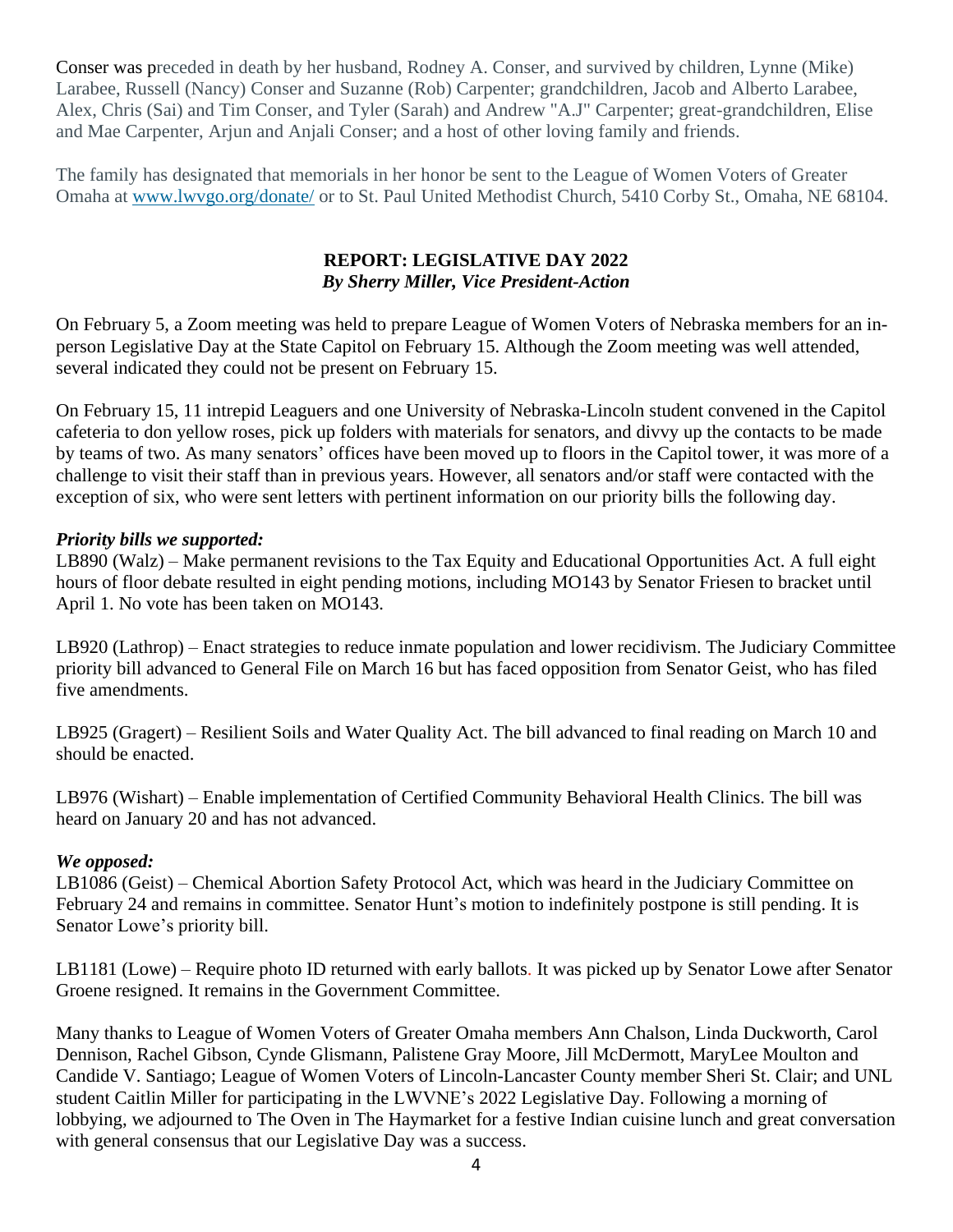## **Treasurer's Report** *By Terri Rittenburg, Treasurer*

I am happy to report that we are not only solvent, but in good financial shape due to the effective fundraising efforts of co-president MaryLee Moulton; the generosity of our members and supporters for their donations; the grants received (most recently \$10,000 from the Nebraska Civic Engagement Table, applied for by Walta Sue Dodd); and the stewardship of all of you in pursuing our activities and administration of this organization. Thank you all for your hard work. Below are financial highlights of fiscal year 2021-2022.

| Checking account total            |             | \$51,394.06  |
|-----------------------------------|-------------|--------------|
| Designated General Fund           | \$28,307.83 |              |
| Designated Education Fund         | \$23,086.23 |              |
| <b>Old Education Fund Account</b> |             | \$467.61     |
| Endowment                         |             | \$69,501.49  |
| <b>Total Assets</b>               |             | \$121,363.16 |

#### **LWV of Nebraska Statement of Net Worth March 31, 2022**

Upon recommendation from our auditor to combine our bank accounts, since the entire organization is a 501(c)(3) nonprofit, I have undertaken to move Education Fund monies into the General Fund checking account. This process may be completed by the time you are reading this. The Education Fund money is segregated in the budget to keep track of Education Fund vs. General Fund purposes, but the one account will eliminate the need to transfer funds between accounts.

The Education Fund financed several projects this year, including a two-part virtual campaign training school; two virtual webinars on media literacy and the journalism profession; the Fair Maps project; our current Know Your Voting Rights project, including VOTE411; and facilitation of a visit by Creighton University students to the State Capitol. The Sandra K. Powell Fund provided \$100 toward registration for our delegates to the League of Women Voters U.S. National Council last summer. The Education Fund balance as of April 4, 2022, is \$23,547.88, comprising \$6,444.81 remaining designated for Know Your Voting Rights, \$1,200 in the Sandra K. Powell Fund, and an undesignated balance of \$15,903.07. We received \$625 in undesignated Education Fund donations and \$10 to the Sandra K. Powell Fund in the 2021-2022 fiscal year (April 1, 2021-March 31, 2022).

As of April 4, 2022, our General Fund balance is \$27,257.46. In the 2021-2022 fiscal year, we received \$9,600 in donations to our General Fund. We had income of \$3,054 in Per Member Payments from our local Leagues and \$660 in Member-at-Large dues. The LWV of Lincoln-Lancaster County shared in the rent, telephone/ internet expenses, and property insurance for our Lincoln office. We also received \$2,000.01 from the LWVUS in a Making Democracy Work Award. With total income of \$23,125.56 (including a \$972 2022-2023 PMP paid in March) and expenses of \$16,186.08, we are in a comfortable position as we embark on the next fiscal year.

As I finish my first year in this treasurer role, I find that I have learned a lot, but still have a lot to learn. I want to thank our auditor, Linda Bors, for her guidance and assistance. I also wish to recognize and thank the members of the Budget and Finance Committee, MaryLee Moulton, Rebecca Gonzales, Inonge Kasaji and Claudia Stevenson; the members of the Education Fund Committee, Toni Monette, Linda Duckworth, Sherry Miller and Katie Wadas Thalken; and the members of the Endowment Committee, Toni Monette, Keith Bystrom, Cindy Hadsell and Sherry Miller. I also thank our former LWVNE treasurer, Lynne Elwood, without whose patience and assistance, I don't know where I would be. Last, but certainly not least, I thank our former and current office administrators, Sharon Nemeth and Candide V. Santiago, who keep our organization on track and humming. Thank you all!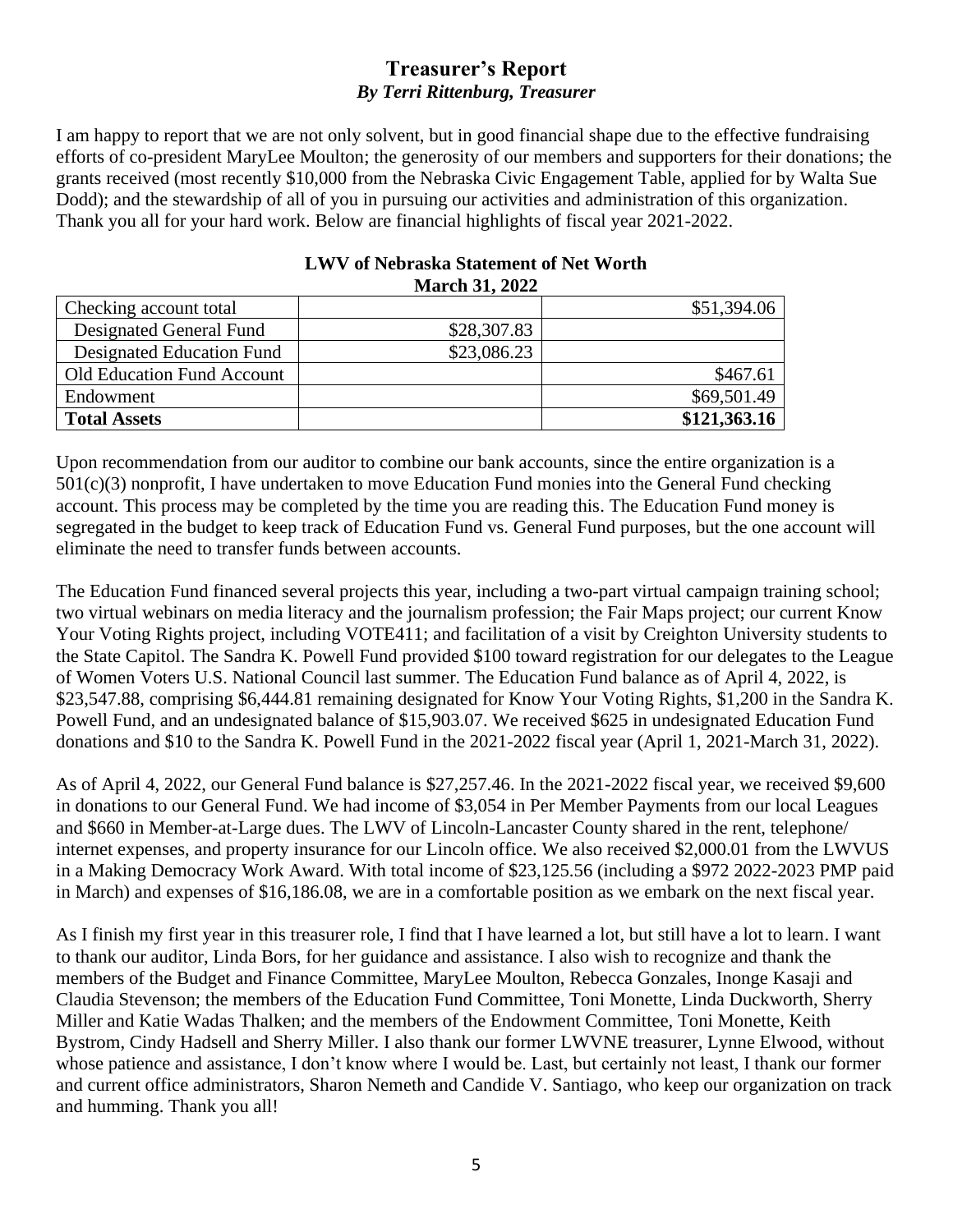# **HELP RECRUIT NEW MEMBERS TO THE LEAGUE OF WOMEN VOTERS** *By Linda Duckworth, Vice President-Membership*

We are calling on all members to make sure others know about the benefits of membership in the League of Women Voters. So many folks know about us through our voter information, our forums and the wellconsidered testimony we give before the Legislature, but they don't quite realize that they can be part of this amazing group and become part of the action. Please make a plan now to think of at least one person you know in Nebraska who would be a good fit in the League of Women Voters and then invite that person to join. Here's the [link](https://lwvnebraska.org/join/) to our membership page.

### **ANNUAL REPORT: LWVNE CO-PRESIDENTS** *By MaryLee Moulton & Toni Monette, Co-Presidents*

The first year of our term has seen the impact of the League of Women Voters of Nebraska across the state. The major accomplishment of 2021 was the implementation of redistricting in the state of Nebraska. Even though the timeline for redistricting was shortened because of late receipt of the census data due to COVID, that did not stop the intrepid Fair Maps Action Team led by Sheri St. Clair – with members Carol Dennison, Rachel Gibson, Sarah Lee, Lynn Perry and Mary Ruth Stegman – from having a major impact in the process. Their efforts, and the efforts of the Communications Action Team, to educate Nebraskans on redistricting, lobby the senators and the Redistricting Committee, and publicizing the limited public participation opportunities by encouraging Nebraskans to show up at the hearings really made a difference. We hope the Fair Maps effort can be a template for how the LWVNE tackles legislation in the future.

The COVID period presented challenges to the LWVNE and we rose to those challenges. As the world returns to a new normal, and the national League makes changes, we need to examine the LWVNE priorities for the future and how we will get there. So, we will devote a large portion of the annual meeting to brainstorming about capacity building, DEI, organizing and outreach, and volunteering. We look forward to hearing your ideas at the annual meeting.

The May 10 primary election is right around the corner, and we would like to thank Walta Sue Dodd, Claudia Stevenson, Jeanne Miller and all those who helped out on the primary election VOTE411 site and the printed Douglas County Voters' Guide. You can go to **VOTE411.org** to get personalized voting information thanks to their efforts. This is just the first step. We still need help to input the uncontested primary races into VOTE411 for the general election across the state as well as the initiatives that qualify for the ballot. Also, if the Voter ID constitutional amendment qualifies for the ballot, we will be joining with our partners to try to defeat the amendment. Election 2022 will be an all-hands-on-deck effort to register and educate voters.

We encourage you to regularly check out our [website,](https://lwvnebraska.org/) which contains valuable updates and in-depth information on a variety of subjects. We also hope you are following us on Facebook, Twitter and Instagram.

It is important that we hear from members across the state. If you are not able to join us at the annual meeting, feel free to email us at [marylee@lwvnebraska.org](mailto:marylee@lwvnebraska.org) or [tmonette@lwvnebraska.org.](mailto:tmonette@lwvnebraska.org) We are happy to arrange a time to talk with you.

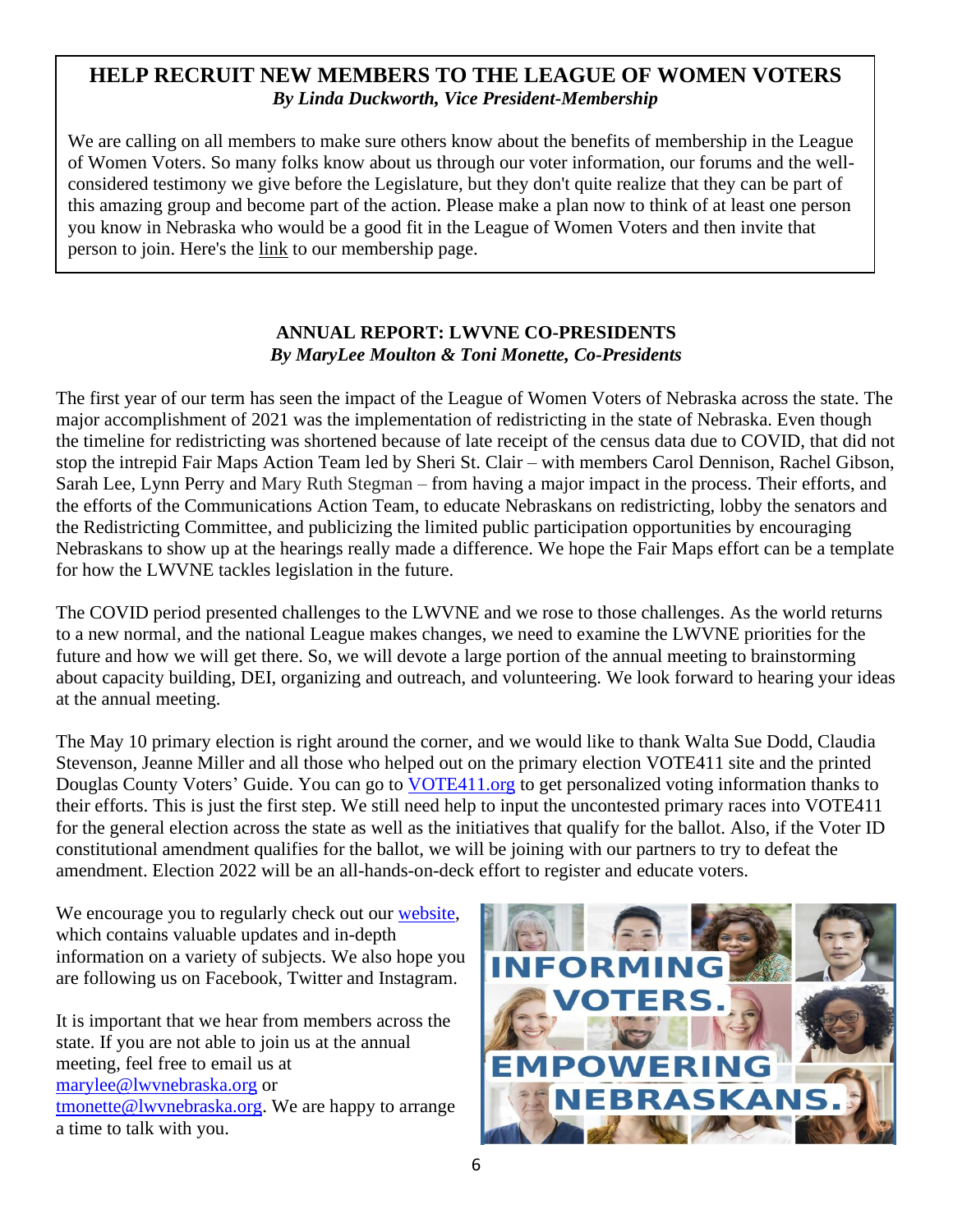### **ANNUAL REPORT: COMMUNICATIONS ACTION TEAM** *By Dianne Bystrom, Director of Communications*

Members of the Communications Action Team for 2021-2022 and their years of service are: Dianne Bystrom, chair (2019-2022); Katie Wadas Thalken, vice chair (2019-2022); Aimée Folker (2019-2022); MaryLee Moulton (2019-2022); Toni Monette (2020-2022); Rebecca Gonzales (2020-2022); Charlyne Berens (2021- 2022); and Maureen Ose (2021).

With the support of the Communications Action Team, the following outreach was completed from April 2021 through March 2022:

**Website:** The League of Women Voters of Nebraska continues to maintain and update a comprehensive and informative [website](https://lwvnebraska.org/) with timely news posts on its homepage and drop-down menus for About the LWVNE, including mission and vision, DEI, leadership and staff, history and recently added stories about members who inspire us; Legislative Advocacy 2022, with information on the  $107<sup>th</sup>$  Legislature second session, including 31 letters sent to committee chairs in 2022; Voting (in English and Spanish), including updated Know Your Voting Rights in Nebraska and VOTE411; Get Involved and Local Leagues. Moulton, with assistance from Bystrom, maintain and update the LWVNE website.

**Social Media:** The LWVNE continued its active presence on Facebook, Twitter and Instagram. Rachel Gibson, director of Education Policy, helped Moulton and Bystrom with the LWVNE's Twitter account – especially during redistricting and the legislative session. The LWVNE's followers on Facebook have increased from 708 in March 2021 to 793 in March 2022, from 328 to 1,270 on Twitter, and from 230 to 291 on Instagram.

The Communications Action Team's 2021-2022 budget included funding for paid ads on Facebook. Paid ads were run to oppose LR107 to "maintain and defend" the U.S. and state constitutions against a federal "abuse of power" (May 2021); promote participation in the LWVNE's two virtual webinars on media literacy and the journalism profession (October-November 2021); promote Monette's op-ed on the COP26 climate change conference (November 2021); oppose LR14 calling for a constitutional convention of the states (January 2022); and promote participation in the LWVNE's two virtual campaign training schools (February 2022).

**Emails via MailChimp:** From April 2021 through March 2022, 24 emails were sent via MailChimp to 435 LWVNE subscribers. Open rates ranged from 32% to 62% with 14 of 24 emails (58%) opened by more than 50% of subscribers. Topics included AltEn; redistricting/fair maps; and the promotion of LWVNE programs on media literacy, the journalism profession, COP 26/climate change, Schools 101 and campaign training schools. In addition, the website links to the Summer, Fall, Winter and Spring issues of the LWVNE's quarterly newsletter, the *Nebraska Voter*, are distributed via MailChimp with a summary of the content for each issue.

**News Releases:** From April 2021 through March 2021, news releases were sent to media outlets – newspapers, television and radio – on such topics as the election of Monette and Moulton as the 2021-2023 co-presidents of the LWVNE (published in the *Lincoln Journal Star* and *Omaha World-Herald* in May 2021); Redistricting Day of Action rallies in Omaha and Lincoln (covered by WOWT/NBC/Channel 6 and KPTM/Fox 42 of Omaha and KLKN/ABC/Channel 8 of Lincoln in September 2021); and a September 2021 candlelight vigil on voting rights in Omaha (not published).

**Op-Eds and Letters to the Editor:** Four op-eds by LWVNE officers and directors were published by newspapers in 2021-2022 on redistricting (Midlands Voices in the *Omaha World-Herald* on September 14 by Moulton and Monette); climate change (Midlands Voices in *Omaha World-Herald* on November 27 by Monette); AltEn fiasco (Midlands Voices in *Omaha World-Herald* on February 13 by Janelle Stevenson and Megan York Lyons); and VOTE411 (*Nebraska Examiner* on March 28 by Walta Sue Dodd and Claudia Stevenson).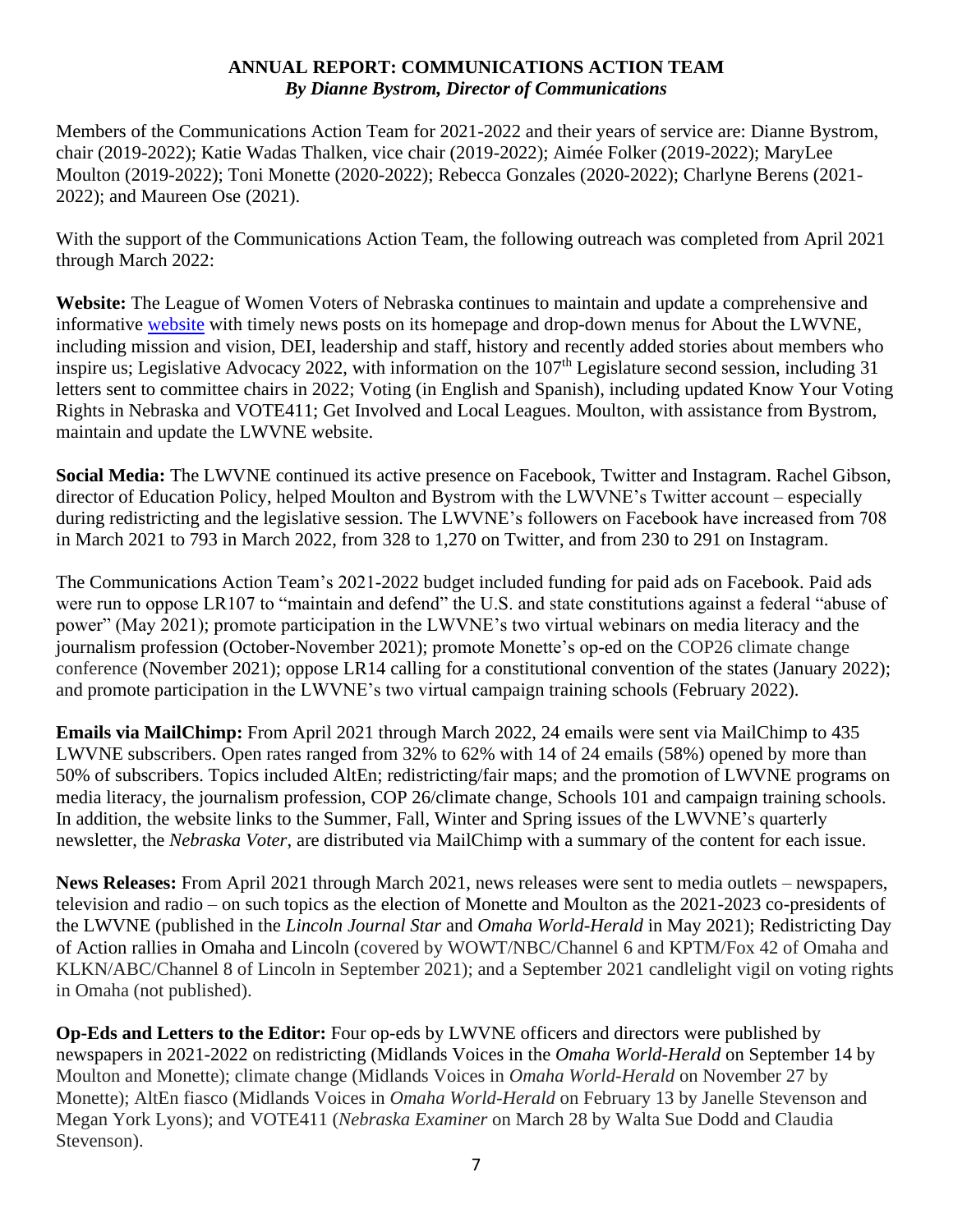Letters to the editor also were sent as a follow-up to the candlelight vigil on voting rights in Omaha by Cynde Glismann and Joanna Lindberg (published in the *Omaha World-Herald* on September 23); "decline to sign" petition for voter ID law by Walta Sue Dodd and Claudia Stevenson (not published); and VOTE411 by Walta Sue Dodd and Claudia Stevenson (published in the *North Platte Telegraph*, *Norfolk Daily News*, *Kearney Daily Hub*, *Lincoln Journal Star* and *Grand Island Independent* between March 22 and March 31, 2022).

*Nebraska Voter***:** From March 2021 through February 2022, the LWVNE's quarterly newsletter was published in March 2021 (Spring 2021), June 2021 (Summer 2021), October 2021 (Fall 2021) and Winter 2022 (February 2022). The newsletter is published as a PDF on the LWVNE website – at first as a post on the homepage and then under the Get Involved drop-down link – with an email sent to all LWVNE members via MailChimp with a link to the PDF on the website as well as a summary of content.

The Communications Action Team wishes to recognize the service of longtime *Nebraska Voter* editor Annette Conser, who passed away at the age of 87 on March 9, 2022. Bystrom worked closely with Conser on the *Nebraska Voter* as co-president of the LWVNE from 2019-2021 and as director of communications from 2021 present. Bystrom will serve as editor of the *Nebraska Voter* beginning with the Spring 2022 issue to be published in April 2022.

### **ANNUAL REPORT: EDUCATION POLICY ACTION TEAM** *By Rachel M. Gibson, Director of Education Policy*

The Education Policy Action Team is grateful to share with you its 2021-22 annual report. First and foremost, a huge thank you to our newly developed team: Lolly Koneky, Sarah Smolen, Jane Skinner and Taylor Sterba. As a team, we identified three areas of focus for the year:

- 1. Information gathering and connecting to the Nebraska education advocacy community,
- 2. Legislative advocacy during the  $107<sup>th</sup>$  short session, and
- 3. Development of Schools 101, a program to help the public learn and understand how K-12 education in Nebraska works.

Below you will find specifics about these three areas with both a look back at what we have accomplished and a preview of what we plan to work on in the coming year. Our primary focus over the next six months is to provide information about education to voters so they can make an informed choice when they vote in November.

If you or someone you know would be interested in joining our team or have suggestions of organizations to partner with in our efforts, I would be thankful for suggestions (email me at rachel@lwvnebraska.org).

A special thank you to Lynn Elwood, former LWVNE director of Education Policy who has kindly



shared her knowledge, insight and connections. Her contributions and mentorship have helped make this a successful session for our team.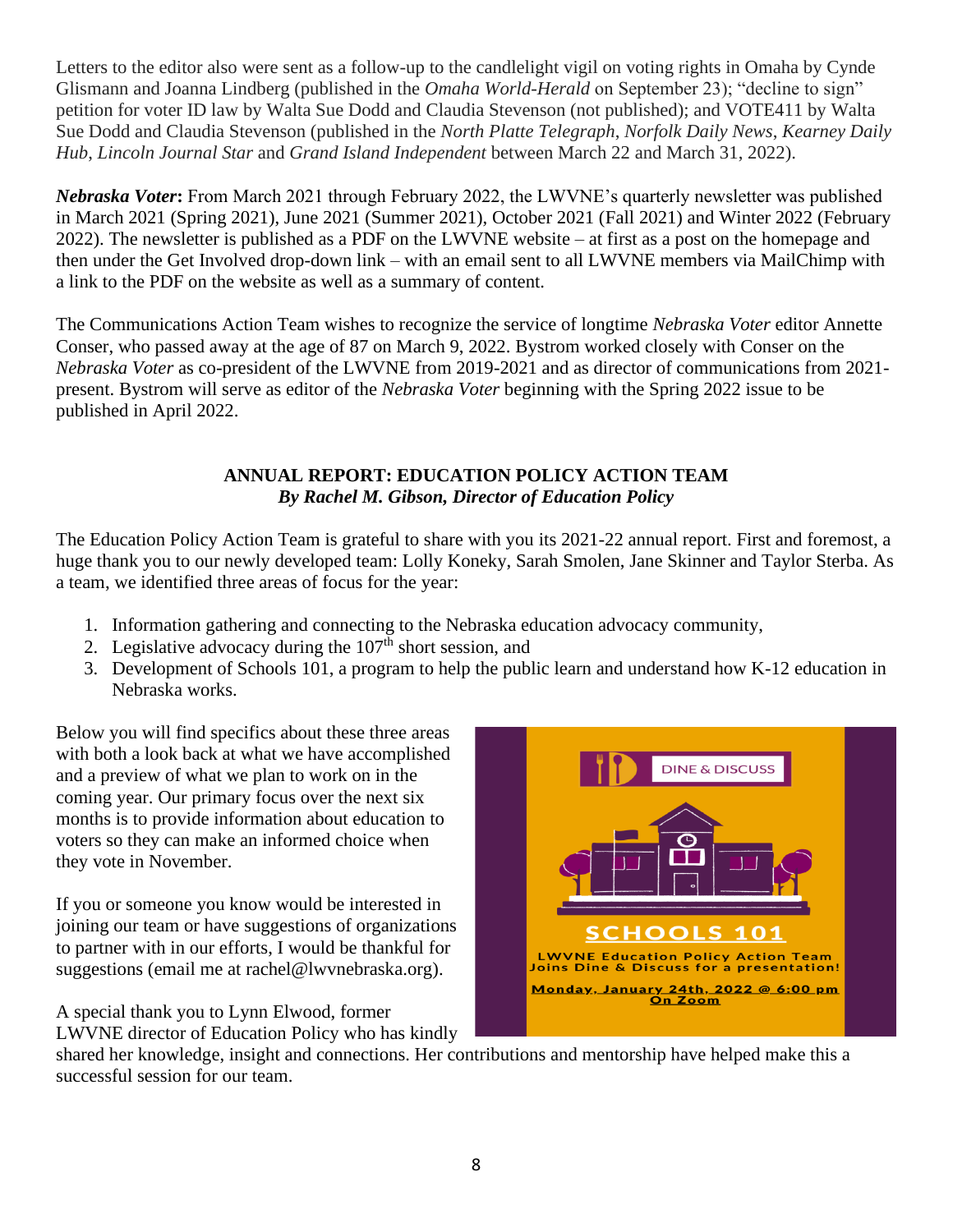Thanks for taking the time to see what we've done the past year. I am incredibly proud of and thankful for our team's hard work. This is what democracy looks like!

### **Connecting to the Nebraska Education Community**

Information Meetings

- Senator Wendy DeBoer July 1, 2021
- Edison McDonald (executive director, The Arc of Nebraska) July 6, 2021
- Sara Davenport  $(3<sup>rd</sup>$  grade teacher, Rockbrook Elementary) June 29, 2021
- Jack Moles (executive director, Nebraska Rural Community Schools Association) July 14, 2021
- Jeremy Ekeler (associate director of education policy, Nebraska Catholic Conference)– July 22, 2021
- Lynne Elwood (former LWVNE director of education policy) July 20, 2021
- Connie Knoche (education policy director, OpenSky Policy Institute) October 13, 2021
- Laura Fisher (art teacher, Russell Middle School and Red for Ed) November 14, 2021
- Mike Lucas (superintendent, Westside Community Schools) December 9, 2021
- Laura Garcia (Nebraska state director, School Choice Now) January 21, 2022

Community Presentations and Involvement

- LWVGO Dine & Discuss January 24, 2022
- Creighton University political science presentations February 3, 2022
- Creighton University visit to the state Capitol February 11, 2022
- Creighton University political science brown bag February 18, 2022

| <b>Bill</b>               | <b>Bill Title</b>                                                                                                                                                                                                | League<br><b>Stance</b> | <b>League Action</b>                   | <b>Current Status</b>                  |
|---------------------------|------------------------------------------------------------------------------------------------------------------------------------------------------------------------------------------------------------------|-------------------------|----------------------------------------|----------------------------------------|
| LB758<br>(Brandt)         | Change provisions to include early childhood<br>education programs in the Nebraska Farm-to-<br><b>School Program</b>                                                                                             | Support                 | Read letter;<br>in-person<br>testimony | $Passed -$<br>Approved by<br>Governor  |
| <b>LB890</b><br>(Walz)    | Change the Tax Equity and Educational<br>Opportunities Support Act (TEEOSA)                                                                                                                                      | Support                 | Read letter;<br>in-person<br>testimony | On $hold$ – done<br>for session        |
| <b>LB986</b><br>(Briese)  | Adopt the School District Property Tax<br><b>Limitation Act</b>                                                                                                                                                  | Oppose                  | Read letter;<br>in-person<br>testimony | Cloture failed $-$<br>done for session |
| <b>LB1050</b><br>(Flood)  | Prohibit public postsecondary institutions from<br>discriminating against student organizations<br>based on viewpoints, beliefs and mission                                                                      | Neutral                 | Letter submitted<br>online             | Remained in<br>committee               |
| LB1077<br>(Hansen,<br>B.  | Prohibit public schools, public postsecondary<br>institutions, and governmental entities from<br>training or teaching certain concepts relating to<br>race and sex and provide for withholding of<br>state funds | Oppose                  | Read letter;<br>in-person<br>testimony | Remained in<br>committee               |
| <b>LB1128</b><br>(DeBoer) | Adopt the Student Loan Repayment Assistance<br>for Teachers Act                                                                                                                                                  | Support                 | Read letter;<br>in-person<br>testimony | Remained in<br>committee               |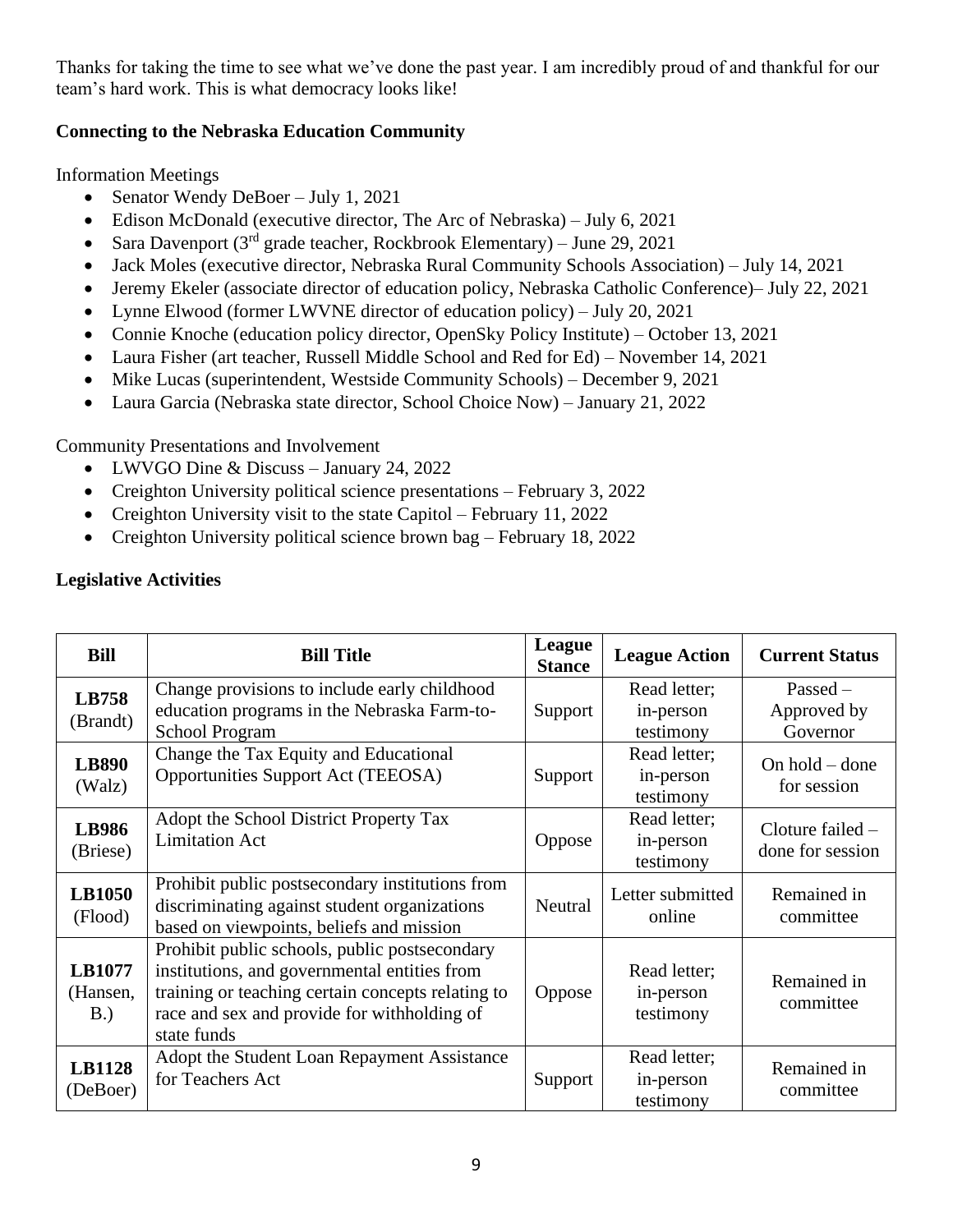| LB1237<br>(Brewer)              | Adopt the Opportunity Scholarship Act and the<br>Nebraska Child Care Contribution Tax Credit<br>Act                                               | Oppose        | Letter submitted<br>online | Remained in<br>committee* |
|---------------------------------|---------------------------------------------------------------------------------------------------------------------------------------------------|---------------|----------------------------|---------------------------|
| LB278<br><b>CA</b><br>(Linehan) | Constitutional amendment to eliminate the State<br>Board of Education and provide for the<br>Governor to appoint the Commissioner of<br>Education | <b>Oppose</b> | Letter submitted<br>online | Remained in<br>committee  |

\*LB1237 (Brewer) was nearly the exact same bill as LB364 (Linehan), which was debated on the floor at the very beginning of session and failed a cloture vote.

Interim Studies Following After Session

- LR354 (McDonnell) Interim study to examine the educational experiences and outcomes of youth in foster care.
- **LR359** (Walz) Interim study to examine whether sections 79-458, which authorize certain property holders to attach their property to a different school district through a freeholder petition, should be updated or eliminated.
- LR373 (Walz) Interim study to create a select interim committee of the Legislature known as the State and Local School Aid Committee.
- **LR414** (McDonnell) Interim study to examine programming, opportunities and interventions for students attending alternative school, class or educational program in Nebraska.
- LR420 (Hansen, B.) Interim study to examine the education process and procedures for serving students with special needs.

### **Schools 101 Initiative**

**What:** An initiative to raise public awareness about how K-12 education works in Nebraska. The subject matter is broken into five areas. Depending on the need of the audience, the areas can be presented as a whole or as individual stand-alone topics.

- 1. K-12 Education in Nebraska Overview
- 2. Who Learns in Our Schools (enrollment and student demographics)
- 3. Who Works in Our Schools (employment types and roles)
- 4. Who Pays for Our Schools (school finance and taxes)
- 5. Who Guides Our Schools (curriculum and governmental oversight)

**Who:** The Education Policy Action Team in collaboration with local stakeholders to reach the public.

### **How:**

- Presentations to local groups of stakeholders including parents, board members, community organizations, etc.,
- Print materials that overview education in Nebraska, and
- Social media campaign to continue to share accurate information about K-12 education during campaign season.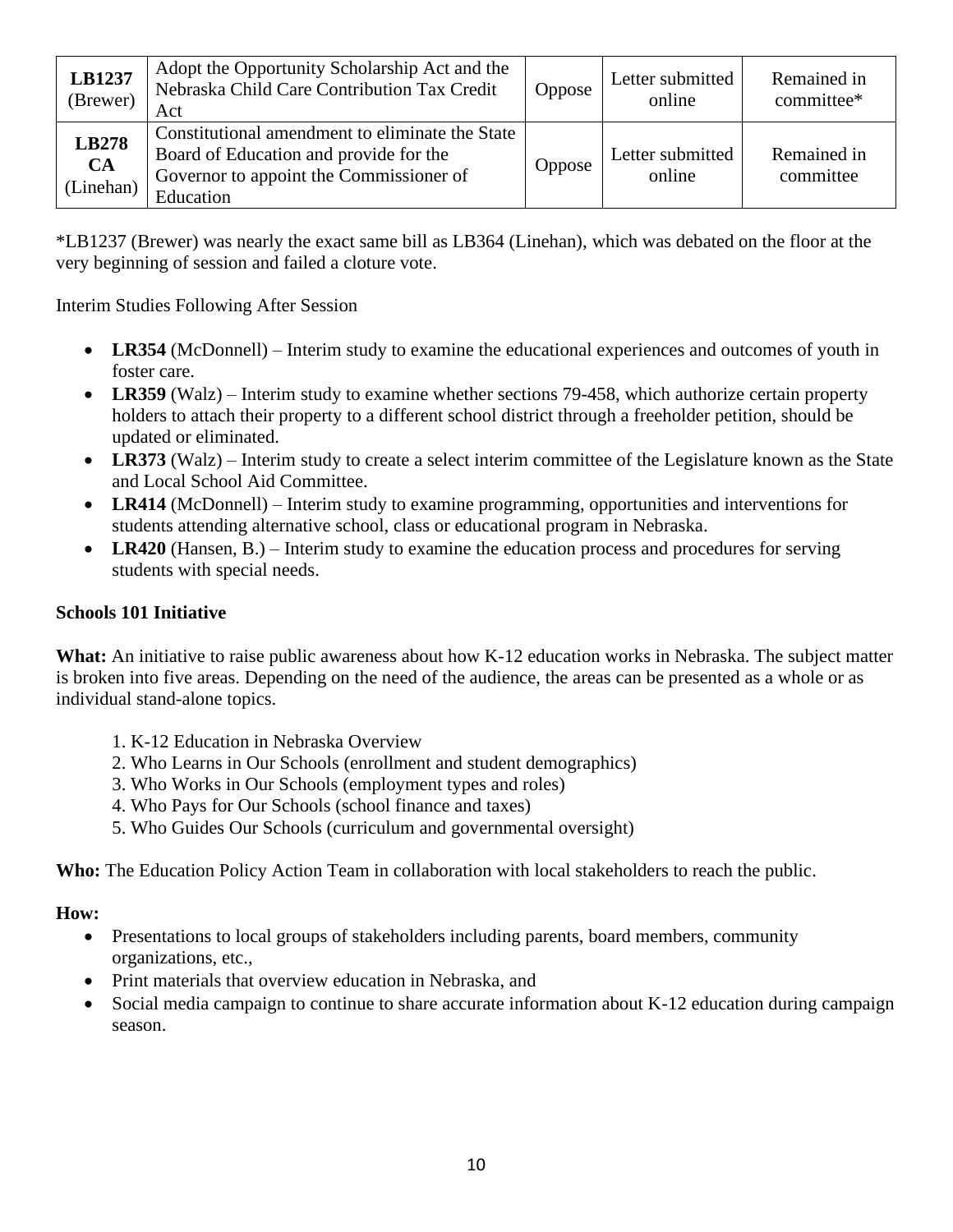### **ANNUAL REPORT: GOVERNMENT ACTION TEAM** *By Joanna Lindberg, Director of Government*

The following summarizes the work of the League of Women Voters of Nebraska's Government Action Team during the 107<sup>th</sup> Legislature second session.

### **Bills supported:**

LB1263 (Clements) – Provide uniform rules for secure ballot boxes statewide. Live testimony was provided to the Government Committee.

**Status:** Added to Senator Brewer's LB843 and will likely pass.

LB861 (McCollister) – Provide an email address when filling as a candidate for office. Live testimony was provided to the Government Committee.

**Status:** Added to Senator Brewer's LB843 and will likely pass. The wording states the email address is "optional." According to Brewer's legal counsel, the state cannot require any candidate to have an email address as it would deprive them of the opportunity to run for office if they did not have one.

LB844 (McCollister) – Provide requirements for filling a vacancy in the Legislature. Sheri St. Clair testified for LWVNE. **Status:** Transferred to the Executive Board of the Legislature.

LB158 (McKinney) – Allows felons to vote once they have completed their sentence. **Status:** This was a 2021 bill and is currently on General File.

LB733 (J. Cavanaugh) – Provide requirement for contributions or expenditures for foreign nationals under the Nebraska Political Accountability and Disclosure Act. Sherry Miller wrote testimony, which was sent via the Legislature's online portal. **Status:** General File.



LB734 (J. Cavanaugh) – Provide a contribution limit for candidate committees under the Nebraska Political Accountability and Disclosure Act. Sherry Miller wrote testimony, which was sent via the online portal. **Status**: In Government Committee.

### **Bills opposed:**

LB282CA (Slama) – Constitutional amendment to eliminate the requirement to nominate and elect members of the Legislature in a non-partisan manner. Linda Duckworth testified along with a large contingent of organizations and individuals opposing.

**Status**: Transferred to the Executive Board of the Legislature.

LB1181 (Lowe took on the bill after Groene resigned) – To change provisions to require an ID to vote by mail and change early voting procedures.

**Status:** Still in the Government Committee.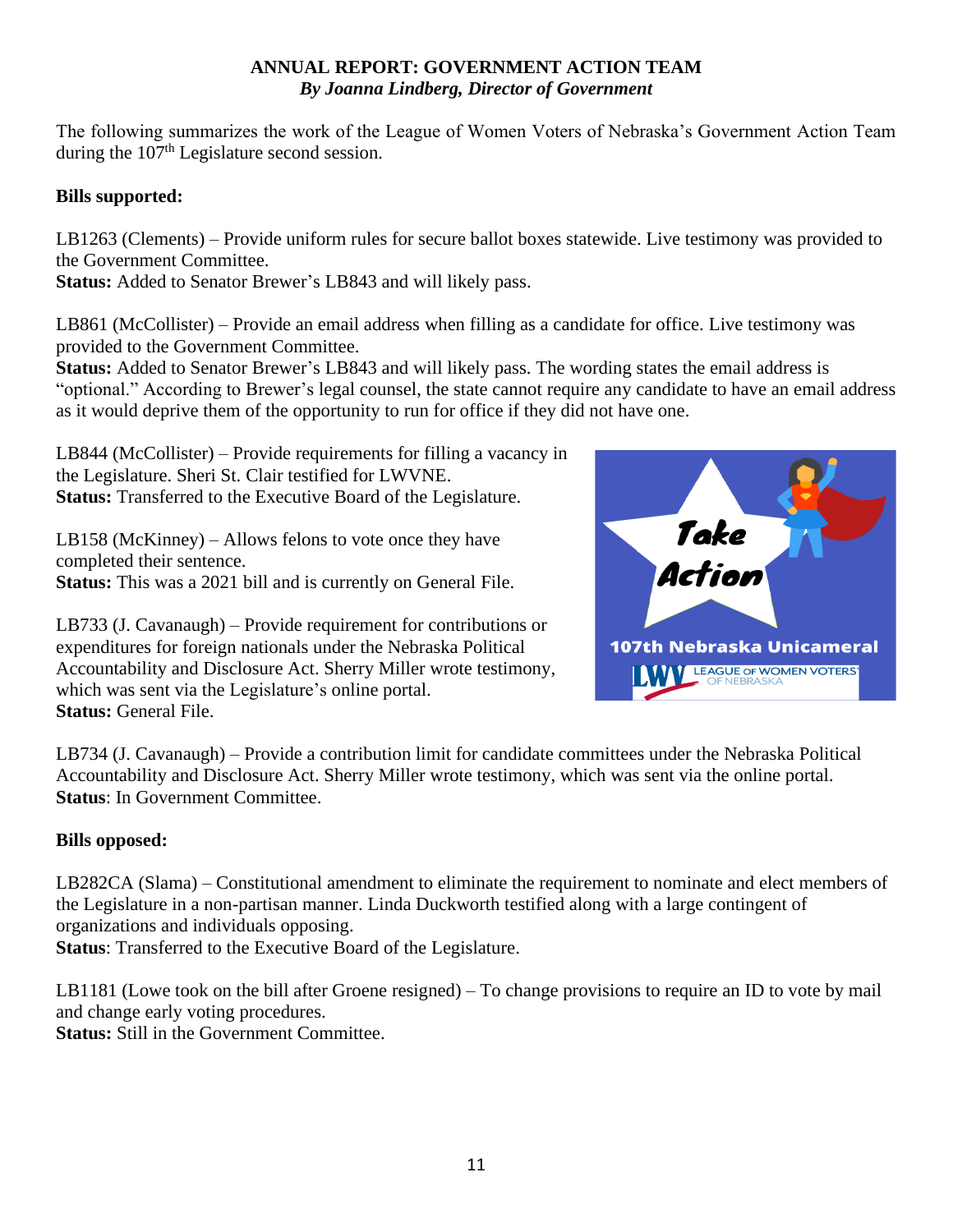#### **ANNUAL REPORT: MENTAL AND BEHAVIORAL HEALTH ACTION TEAM** *By Aimée Folker & Palistene Gray-Moore, Co-Directors of Mental and Behavioral Health*

The Mental and Behavioral Health Action Team, or MABHAT as we refer to ourselves, had an amazing and busy year. We began the year by fulfilling a major goal by forming a robust and active committee that meets regularly, including weekly during the legislative session.

Our awesome committee includes voices from diverse backgrounds including those with mental health lived experience; medical professionals and behavioral health practitioners with backgrounds in social work, disability rights, psychology and advocacy. All of us on MABHAT come together to continue to better the lives of those with mental and behavioral health challenges and their community at large.

Our members and co-directors serve not only as voices on issues to the League of Women Voters of Nebraska, but continue to serve as leaders in organizations dedicated to the eradication of stigma, the empowerment of peer and consumer voices, and the education of policymakers and their communities at large. Those are too many to name here, but on behalf of the LWVNE, we attended legislative policy meetings with partner organizations and wrote letters on specific bills, including LB1066 and LB905.

We especially recognize MABHAT member Patsy Burnett, who wrote her first legislative letter with an impassioned plea to the Appropriations Committee. If our duty as LWV members is to empower people to vote and vote with an informed voice, then we must certainly celebrate the bravery and commitment of individuals who step up and use their wisdom to support our program. MABHAT celebrates all those first-time advocates and legislative voices. Even the most seasoned and proficient of our testifiers began with one first letter.

In the Legislative process, it is sometimes hard to know which bills will end up advancing out of committee, which ones will grow in support or wain, and which ones will be rolled over into other bills as amendments or into Christmas tree bills. So as MABHAT identified LB976 as its priority bill for the LWVNE's 2022 Legislative Day, we were disappointed to see it not advance this session. We still believe the adoption of the Certified Community Behavioral Health Clinics Act is an important and viable way to address the chronic issues and funding difficulties that face 52.9 million Americans and more than 250,000 Nebraskans. We will continue to fight for the desperately needed "wrap around services" a bill like LB976 would ensure.

We encourage all our members to continue to raise awareness and fight to eradicate stigma and ignorance when it comes to disabilities and ableism by personal examination and community action. Disabilities are only so because we live in a neurotypical, ableist society. If the supports to thrive existed there would be no disability, only humans who need varied supports.

### **REPORT: NATURAL RESOURCES AND ENERGY ACTION TEAM** *By Megan Lyons & Janelle Stevenson, Co-Directors of Natural Resources and Energy*

This legislative session, our Natural Resources and Energy Action Team – which includes Jeanne Miller and Claudia Stevenson – selected LB925 as one of the League's priority bills, to adopt the Resilient Soils and Water Quality Act and state intent regarding appropriations.

With more than 90% of Nebraska's land used for cropland and agriculture, how the land is used affects the well-being of the Great Plains and those that depend on it. The purpose of the bill is to: (1) initiate first steps to accelerate the use and scope of best practices for healthy soil management; (2) protect and improve soil and water quality throughout the state; (3) protect the public's health and enhance agricultural production and profitability; (4) address soil health economics, resource stewardship, and managerial and environmental issues; (5) increase awareness, education, and promotion of healthy soil best practices through producer-to-producer,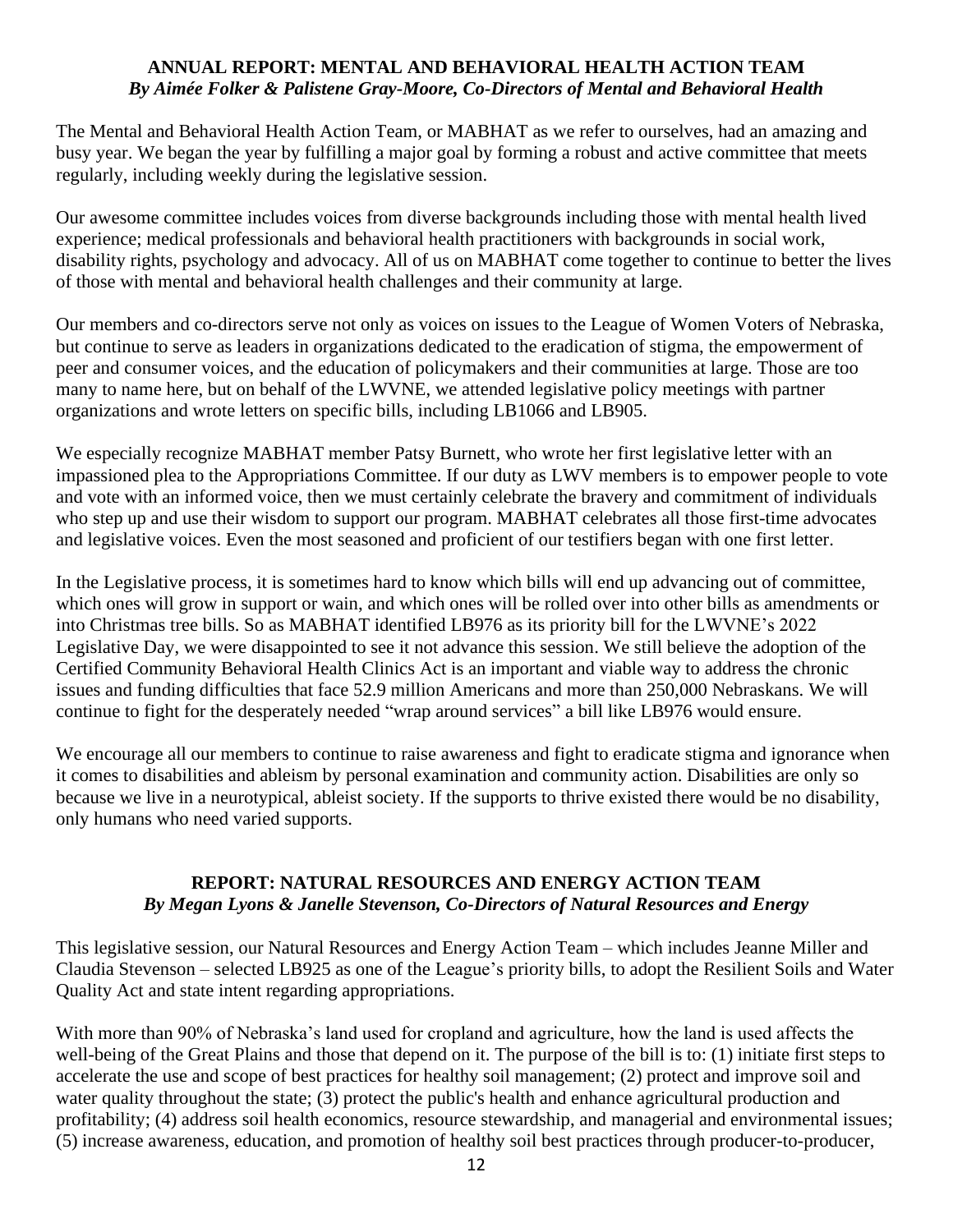peer-to-peer and mentoring relationships, networking and sharing of technical information; and (6) provide observational proof of healthy soil benefits through access to demonstration and research farms and data.

LB925 is timely for Nebraska to step up in conservation. We need to keep in mind that this legislation is for agricultural production. However, you can seek residential advice from entities where you live such as Natural Resources Districts and university extension offices.

One year ago, our Natural Resources and Energy Action Team began a study on soil health, finding out why it is important to create and maintain healthy soils, especially in an agriculturally driven state like Nebraska. When the land is continually covered in diverse polyculture vegetation – with minimal soil disturbance – humans, wildlife and the environment thrive. When soils are healthy (5% or more organic matter) fewer chemical inputs are needed, decreasing costs to the farmer. Not to mention the widespread problem of excess nitrates found in groundwater in areas of Nebraska.

Our colleagues in the Nebraska Energy State Table have been diligently following legislation on public power district bills. There has been an attack on public power in the Legislature this year. Much of it is due to the fact that all of our major public power districts have adopted decarbonization goals and made significant investments in renewable energy.

There were four main bills attacking public power: LB1045, LB1046, LB1047 and LB1058. At the public hearings, there was no support and unanimous opposition to LB1046, LB1047 and LB1058. There was a mix of support and opposition to LB1045, which would allow a general manager from one power district to serve on the board of another power district – a bad public policy idea that would create a conflict of interest.

As of April 8, 2022, LB1045 was not scheduled to be heard. With the last day of the legislative session on April 20, the Nebraska Energy State Table leaders believe it is safe to assume the bill is dead.

For the month of April, we should stay diligent but also celebrate and learn during Earth Day events throughout the month. Although the official international Earth Day is observed on April 22, most community events will take place on Saturday, April 23. Take these opportunities to connect with community and the local environment. Lincoln and Omaha events will be held in person once again.

Let's celebrate and then be prepared for action alerts about AltEn ethanol leading up to the last week of April.

**The Nebraska Department of Environment and Energy has scheduled a public hearing on AltEn at 6 p.m., Wednesday, April 27, at the Mead (NE) High School.**

Looking ahead to the 2022 elections, we ask you to vote with the climate in mind. Electing candidates who hold a realistic view of climate change is one of the most effective environmental efforts we can make as individuals. Systemic changes are what it takes to meet measurable goals for less atmospheric CO2 and livable global temperatures.

Situation in Mead, Nebraska, where AltEn has been processing seed coated with fungicides and insecticides, is a warning sign, experts say



A A pesticide pile Mead, Nebraska, Photograph: Judy Wu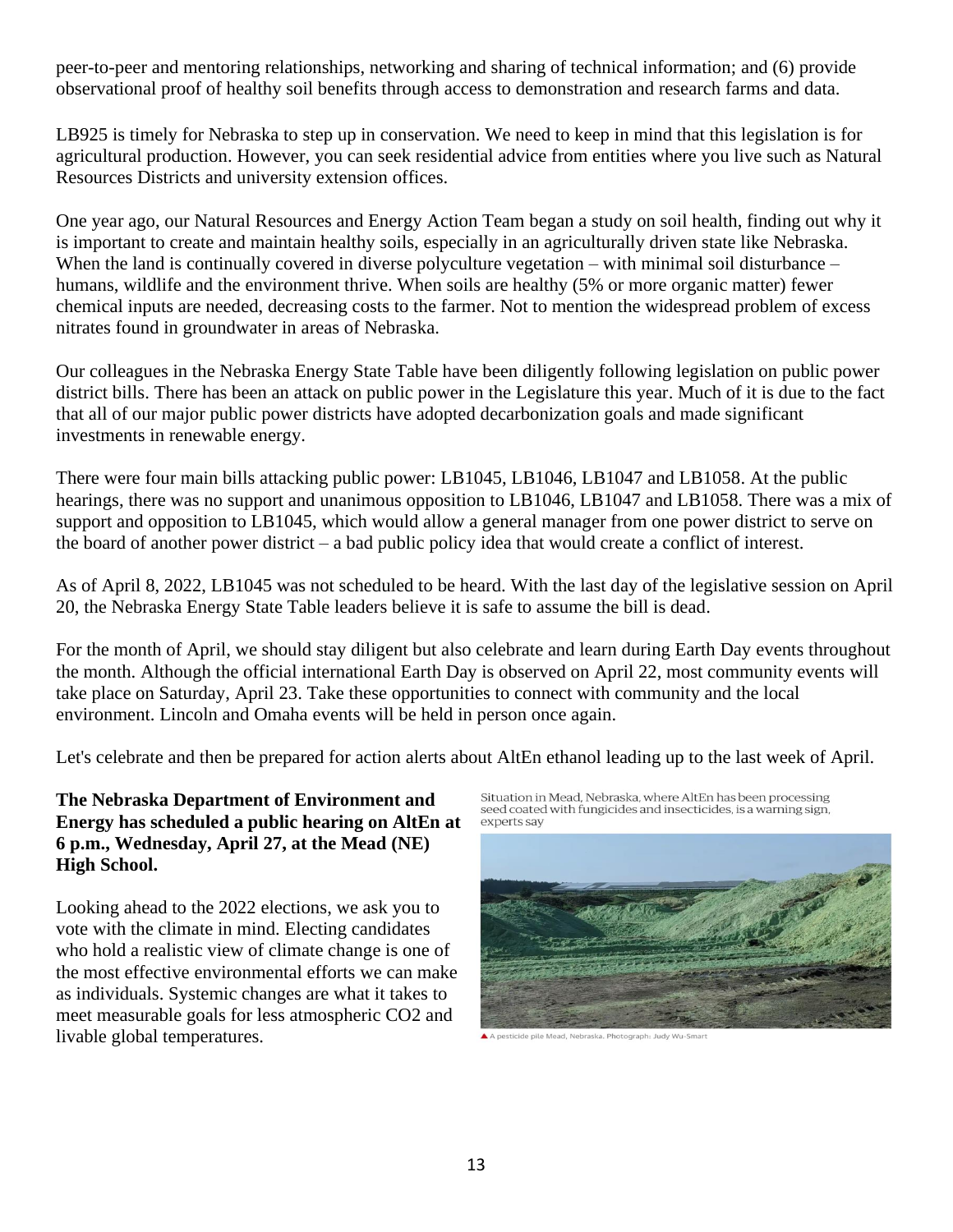### **REPORT: SOCIAL POLICY ACTION TEAM** *By Carol Dennison & Jill McDermott, Co-Directors of Social Policy*

Social Policy co-directors and action team members Sara Lee, Carolyn Thiele and Carmen Bunde have advocated for legislation in 2022 in the areas of criminal justice; violence prevention; juvenile justice and child welfare; and basic needs (nutrition, housing and workforce protections). Also, Carol Dennison and Rachel Gibson encouraged additional action in a legislative preview filmed February 20, 2022, for *GoVoteOmaha!*

### **Criminal Justice**

**SUPPORT**: **LB920**, one of the League's priority bills, is comprehensive legislation to enact smart justice reforms intended to reduce Nebraska's overcrowded prison system. The bill seeks to reduce overcrowding and ensure those released are supervised and supported as they return to their community. Areas of debate include non-consensus items that address penalties for varying amounts of drug possession, establishing a system of geriatric parole for inmates, establishing criteria for judges to determine when sentences for multiple crimes should be served consecutively, and setting a limit on minimum sentences to encourage offenders to spend more of their sentences under parole supervision.

Governor Ricketts opposed the bill as written. Senator Lathrop and Senator Geist worked on a list of compromises. *However, on April 6, LB920 was defeated 26-18 due to the opposition of Senator Geist, who opposed many reforms that would spur prison reductions.* Her proposals would have addressed too few to make a difference in the overcrowding crisis. Issues of sentencing, classification of drug crimes and geriatric parole remain stumbling blocks. Law enforcement, county prosecutors and the courts need to find compromise on the data-driven recommendations of the Criminal Justice Reinvestment Workforce Group. Senator Geist and members of the Governor's Office have promised to work on reforms over the summer.

**OPPOSE: Appropriations for New Prison (Agency 46).** The co-directors attended the hearing on appropriating funds for a new 1,500-bed prison and Dennison testified in opposition to the prison allocation. The majority of testifiers were in opposition to the prison*. The budget – which sets aside \$175 million to be released to the Nebraska Capital Construction Fund for a potential new state penitentiary, but does not appropriate those funds until certain conditions are met – was passed on March 30.*

### **Juvenile Justice**

While these bills, except for LB 308, were not on this session's final list identified for League advocacy, they were critical to improved juvenile justice in the state, so were monitored by McDermott. She submitted a personal letter of support for LB1000 relative to the definition of child neglect and reasonable independent activities.

**Support** LB308 – Provide grants for juvenile indigent legal defense. Carryover bill. *Did not advance*. **Support** LB445 – Requires law enforcement to notify parent/guardians of youth in custody. *General File.* **Support** LB792 – Request of funds for new construction, renovation and equipment replacement at the Youth Rehabilitation and Treatment Center-Kearney*. \$12 million allotted to YRTC-Kearney and \$15 million to the University of Nebraska for the University of Nebraska Medical Center Rural Complex in Kearney.* **Support** LB952 – Connects those leaving prison or jail to Medicaid coverage. *Now LB921 is part of a combined package that was debated the week of April 4.*

**Support** LB732 – Prohibits use of deception by peace officers in the questioning of juveniles. *To be reintroduced by Senator John Cavanaugh next session.*

**Support** LB1000 – Updates and clarifies Nebraska's definition of child neglect and excludes certain reasonable independence. McDermott sent personal letter of support. *Did not advance to the floor*.

**Monitor** LB1254 – Use America Rescue Plan Act funds to assist eligible programs that prepare youth who have aged out of the foster care system to enter the workforce in Nebraska. *Did not advance to the floor.*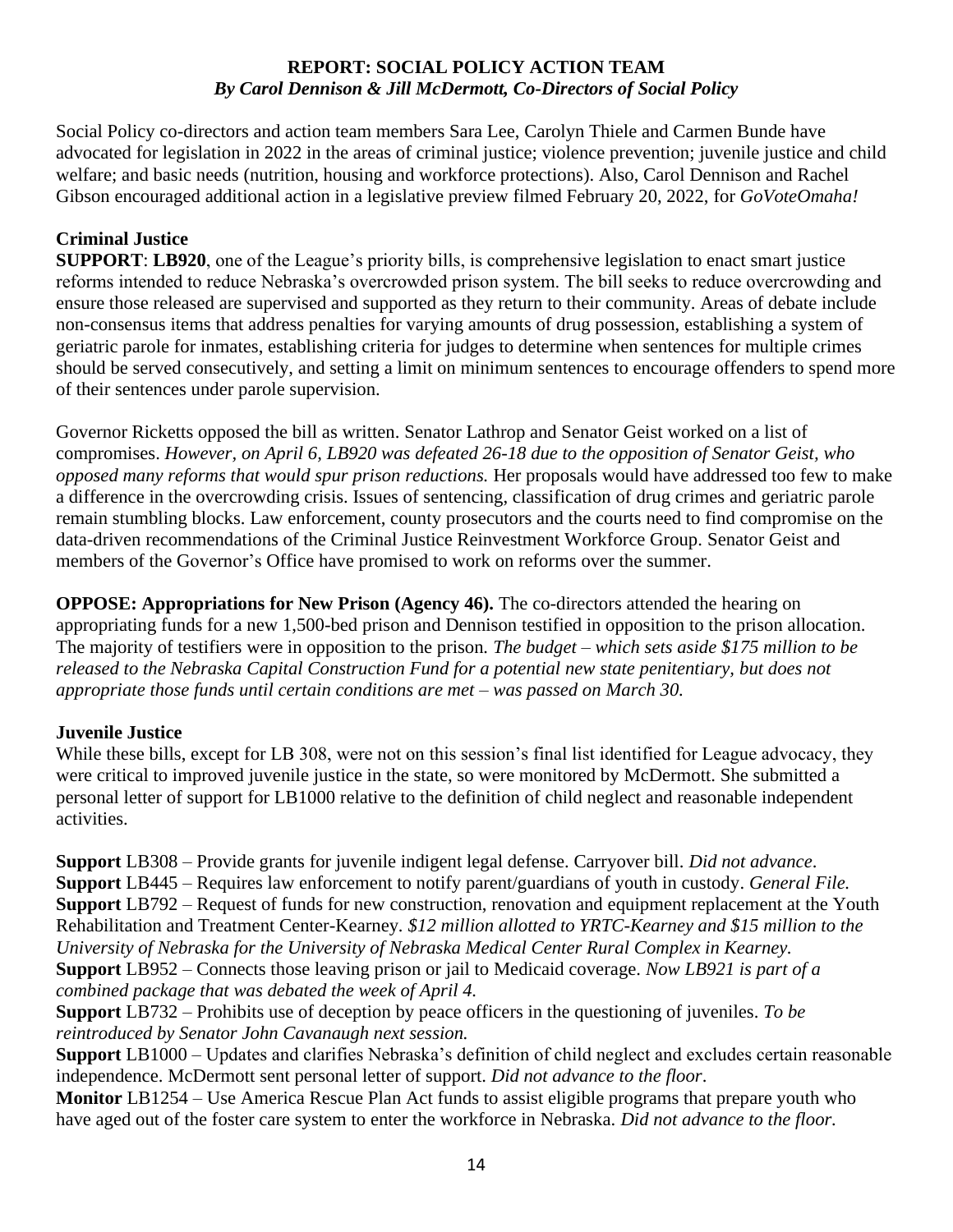### **Violence Prevention/Gun Policy**

**OPPOSE: LB773**, a concealed carry bill that does not require a permit, was pulled from the Judiciary Committee on March 14 without a majority vote to advance the bill. Most testimony was in support, but was opposed by both the Omaha and Lincoln police departments. Senator Brewer added an amendment to answer the objections of the Omaha Police Department, which would leave in place Omaha's handgun registration ordinance, but there would be fewer reasons to reject a permit.

The amendment would also allow prosecutions for the crime of "carrying a concealed handgun" if a concealed gun was used in a long list of "covered offenses," from robbery and kidnapping to cockfighting and some drug offenses. Senator Wayne supported the original bill, but not the amendment that would create more than 20 new crimes that could unfairly target people of color in his community. Senator McKinney also opposed the bill. Senator Morfeld brought an amendment to cover the cost of permit issuance and renewal by the state to answer proponent claims that the fees were prohibitive to some who could not afford them. That amendment failed.

The Police Officers Association had testified against LB773 earlier this year, saying that as originally drafted, it limited prosecution and penalties against criminals who should not have guns. The Omaha Police Officers Association stated that as originally drafted, it would harm police efforts to combat street gangs. The Lincoln police and a state police chiefs' association remain opposed to the bill.

We believe this bill jeopardizes public safety because it will reduce gun safety training and background check requirements that accompany the permitting process. We also oppose it because of additional crimes that will be created affecting people of color and for causing unintended consequences for those carrying concealed handguns without full knowledge of offenses they may be committing. We sent letters in opposition for written testimony to the Judiciary Committee hearing on January 20, an action alert on March 14, and a follow-up letter to swing senators on March 31. *On April 11, the bill stalled on select file after a cloture motion failed on a vote of 31-9. It is unlikely the bill will be debated again this session.*

### **Basic Needs: Fair Housing/Housing Supply/Nutrition Nutrition**

**SUPPORT LB710**. We sent a letter in support of this SNAP bill that would drop asset tests to streamline application and administration for nutrition support, saving costs and reducing time in processing applications. Statistically, only 48% of SNAP households have any assets and those that do own a median value of \$450. Most do not even have \$150 in the bank. *Did not advance to the floor.*

**SUPPORT LB121**. This bill was an effort to support a particular group, felons convicted of certain drug offenses who have served their sentences, yet who were singled out for a lifetime ban of SNAP benefits some years ago. With the idea of supporting those who are transitioning to the community from prison, to avoid recidivism and to recognize the adverse effects on this group of affected families, Social Policy sent an email to the Health and Human Services Committee and action alerts were initiated by Sherry Miller. *The bill was advanced to Enrollment and Review on March 22.*

### **Housing**

*.*

**Support LB1073 –** Emergency Rental Assistance. *Governor Ricketts vetoed the bill.* Miller sent an action alert on March 30 urging an override vote. *The motion to override the governor's veto failed by one vote, 29-16, on April 5.* 

**Tenant Protections** (rolled over from last session)

**Support LB205 –** Limits on late fees, rules regarding notice of termination.

**Support LB453** – Seeks to incentivize landlords to comply with city ordinances that would ensure safe housing.

*Neither bill has come out of committee despite support from Senators John Cavanaugh and Terrell McKinney.*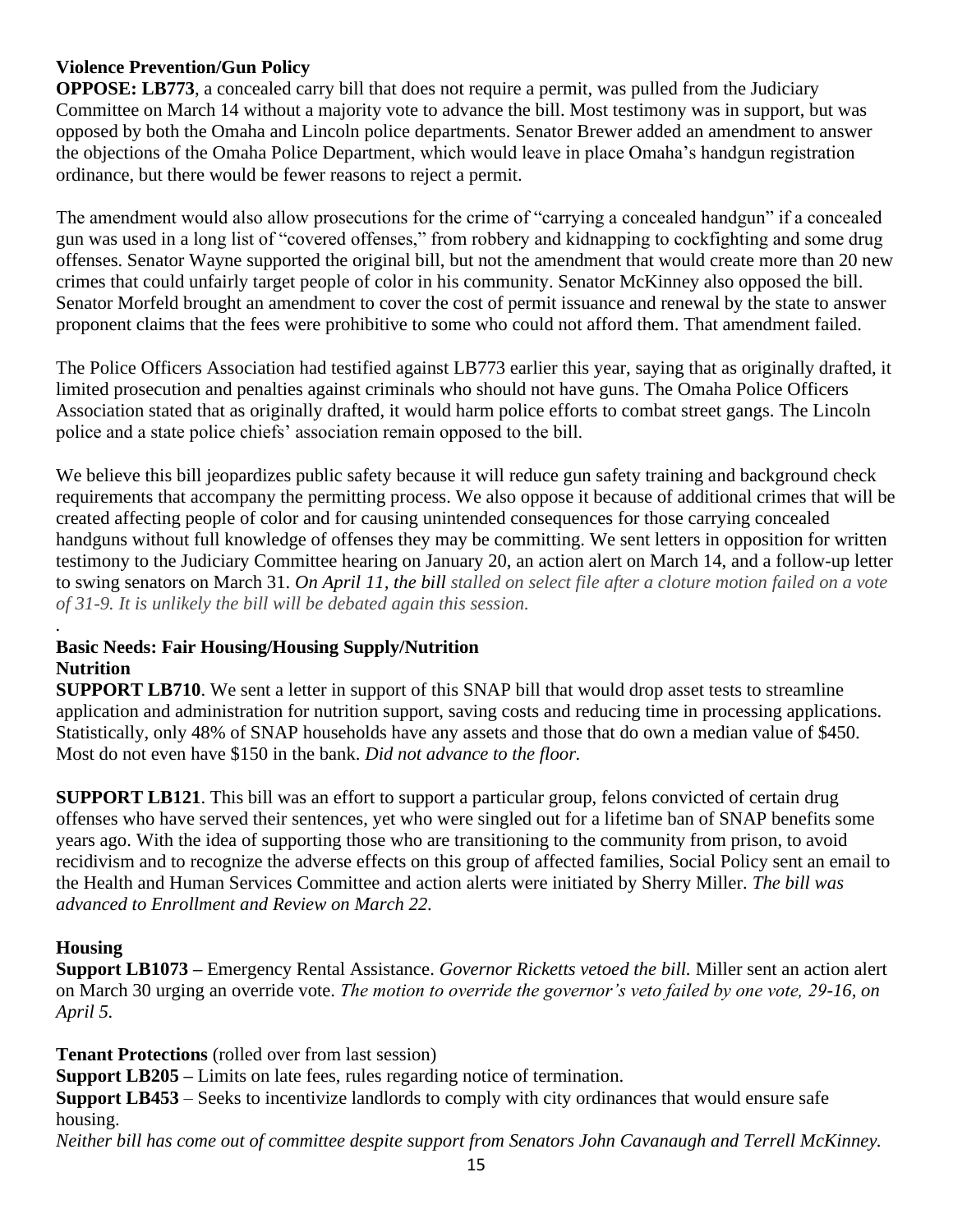**LB1024 Affordable Housing** – Designates \$20 million to North Omaha and \$30 million for Lincoln in affordable housing construction as well as broadened economic assistance to all three congressional districts. Senator Wayne crafted this compromise bill, which has *one more round of debate on the floor.*

### **Non-Discrimination**

**Support LB 814** – Require the Office of Legislative Research to prepare racial impact statements for legislative ills. Toni Monette wrote a letter to the committee, but the bill *did not advance*.

**Next Year:** Watch for bills related to the following topics:

- **Increasing jurisdictional age** to 21 (Wayne). LB330 addressed the topic but *did not advance.*
- **Increase childcare assistance** by 200% (Linehan). LB677addressed, but the bill *did not advance*.
- **Minimum wage** for tipped employees (Pansing Brooks). LB1028 addressed, but *did not advance*.
- **Minimum wage ballot initiative** The objective of this petition is to amend Nebraska's minimum wage law to increase the state minimum wage from \$9 per hour to \$10.50 per hour on January 1, 2023; to \$12 per hour on January 1, 2024; to \$13.50 per hour on January 1, 2025; and to \$15 per hour on January 1, 2026, to be adjusted annually thereafter to account for increases in the cost of living. **Signatures**: 85,628 **Deadline**: The deadline to submit signatures is July 7, 2022. The initiative was filed by Raise the Wage Nebraska on August 20, 2021.
- **Pretrial risk assessment and services** pilot program (J. Cavanaugh). LB1155 *did not advance.*

### **ANNUAL REPORT: VOTER SERVICES** *By Walta Sue Dodd & Claudia Stevenson, Co-Directors*

Here is a summary of our work from April 2021 through March 2022:

### **Know Your Voting Rights**

Dodd edited the 2020 version of the Know Your Voting Rights brochure to create the 2022 version. Stevenson communicated with the vast partner list and received orders for 5,000 copies of the English version. These have been printed, folded, and mailed or delivered to the partners. The League of Women Voters of Lincoln-Lancaster County has the remaining 500 copies. The Spanish version is being printed and will be available soon; 1,500 copies have been ordered.

### **Nebraska Civic Engagement Table Grant**

Dodd wrote, requested and received a grant from the NCET for \$10,000. \$5,000 went directly to the LWVNE Education Fund in repayment of the printing and mailing costs for the Know Your Voting Rights brochure.

### **VOTE411.ORG – Voters' Guide**

We have been working on the VOTE411 revised system since February 16, 2022, with only six weeks to enter all competitive races by April 4, 2022. We were assisted by members of the League of Women Voters of Nebraska, especially Jeanne Miller of the LWV of Greater Omaha. Miller not only serves as editor of the LWVGO's Douglas County Voters' Guide, but she also acquired all of the necessary data for the Natural Resources Districts for VOTE411. Miller reached out to all 23 NRDs to acquire their "shapefiles" to make the system more specific to each race. Of the 23 NRDs, 15 replied with shapefiles to work in the system.

To make VOTE411.org work efficiently, the boundary maps for various districts and sub-districts need to be available on the system. Voters will be able to enter their home address and see who is running for an office on their ballot. For example, Stevenson lives in Keith County, but not the City of Ogallala. When she enters her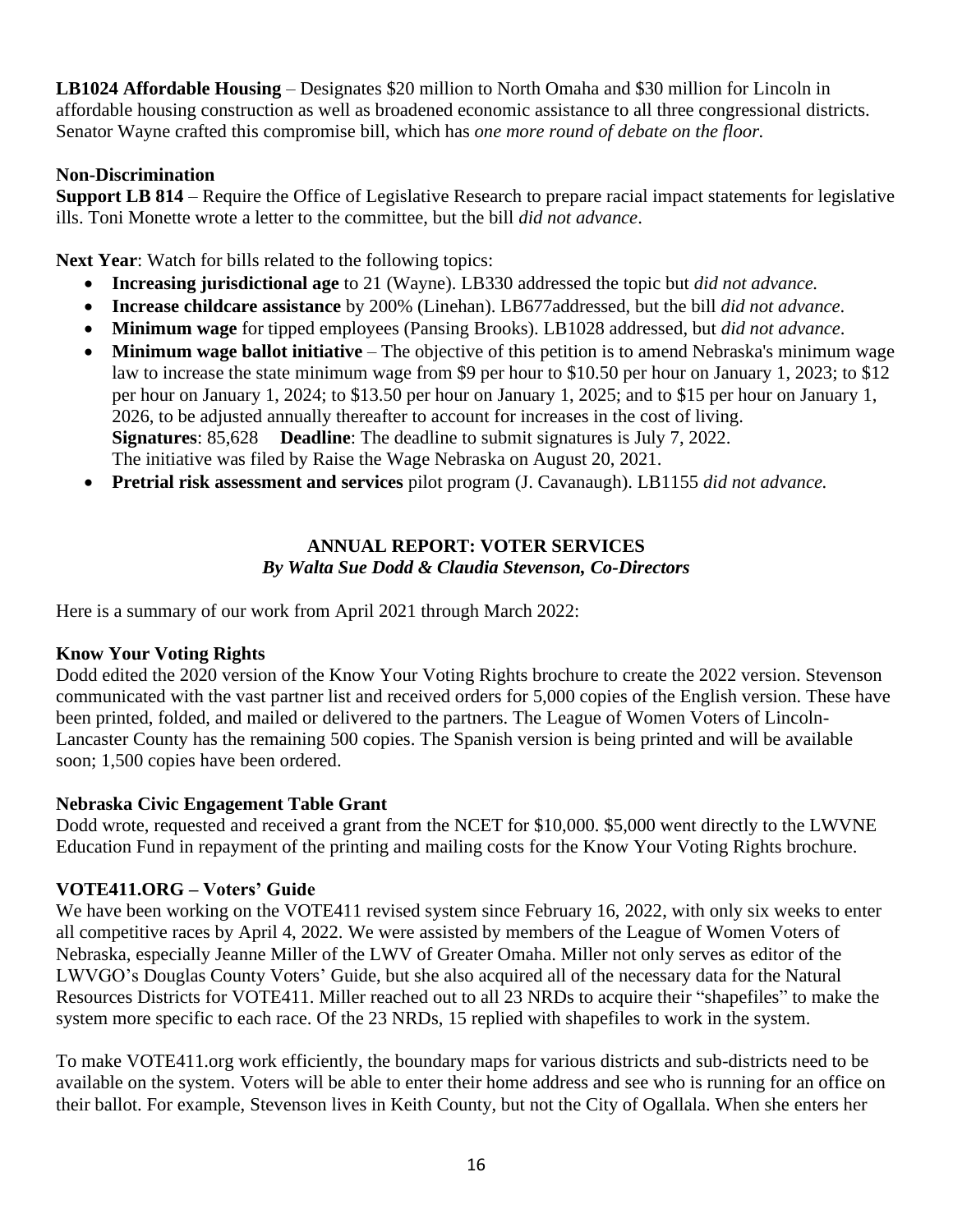address, she will see candidates in the races she can vote on for the primary. These will not include the City of Ogallala.

Although this is a partisan primary election, the voter will see candidates from all political parties listed in VOTE411.org. This will allow registered nonpartisan voters (nearly 22% of all Nebraska voters) to be informed about all candidates for whom the voter can cast a vote. The nonpartisan voter can ask to vote one partisan ballot for the races allowed by each of the state's political parties.

This was the year everything seemed to happen: new co-directors, revised VOTE411 system, redistricting, and the corresponding boundary data (GIS shapefiles) needed for the various political entities in the state. We have 93 counties, and every county is different. We have county clerks who have never heard of the League of Women Voters and wanted to know if we were a viable organization. Many checked with the Secretary of State before sharing any information. The information we received, in many cases, was incomplete – no addresses, no phone numbers, and no email addresses.

Stevenson contacted the SOS election office for their assistance to get the notice of the primary election from the 93 counties, which were available on March 28, 2022. Most counties do not post this on their own websites. We needed to know which races would be on the primary ballot in each county. Stevenson suggested that the SOS office request each county to post its notice of election on the county website. The SOS will recommend that change.

When we first started, we began entering all the races and candidates in 91 counties (Miller handled Douglas and Lancaster counties) as we received the information. We have entered 2,156 candidates running in 1,381 races. We have 1,714 candidates without email addresses and 1,214 without mailing addresses. Only 396 had email addresses and out of the 396, only 117 responded.

To gather the emails for the federal and state races – such as U.S. House of Representatives, state legislature, NRDs and community colleges – a group of volunteers contacted more than 100 people and got email addresses so that we could then invite them to participate in VOTE411. The Seward County League of Women Voters helped get about 75% of their candidates contacted to obtain emails addresses. We have a long list of Lancaster County candidates that still need to be contacted. If you would like to help get emails from these candidates, we can still add their responses to the VOTE411 system. Contact one of us for a copy of the names and phone numbers.

As editor of the printed Douglas County Voters' Guide for the primary election, Miller coordinated county-only and statewide races that will appear on the Douglas County ballot and in the printed guide. Thus, there is a large degree of overlap between Douglas County's efforts and statewide efforts. A small group of volunteers was able to contact every one of the 123 candidates appearing in the printed guide by postcard and further attempts were made by email and phone to invite candidates to participate in VOTE411 and appear in the guide. Of those, 98 have now responded. This response rate is only due to the efforts of those volunteers, which is not easily replicated on a statewide level.

VOTE411.org is live and available to voters. All of the candidates in a competitive race will be listed in VOTE411.org. There are currently 353 published races for the primary. Only those with an email address and a response will have their response listed. We are disappointed that only 134 candidates' opinions will be shared. Overall, we have a 41% response rate in races outside of Douglas County.

We hope that LB861 – which includes an option for candidates to list an email address on the filing form for an elected office – is enacted. It is important for more candidates to provide their email addresses so that the LWVNE, LWVGO and other Leagues as well as media outlets can reach out to every candidate to invite them to participate in nonpartisan voters' guides.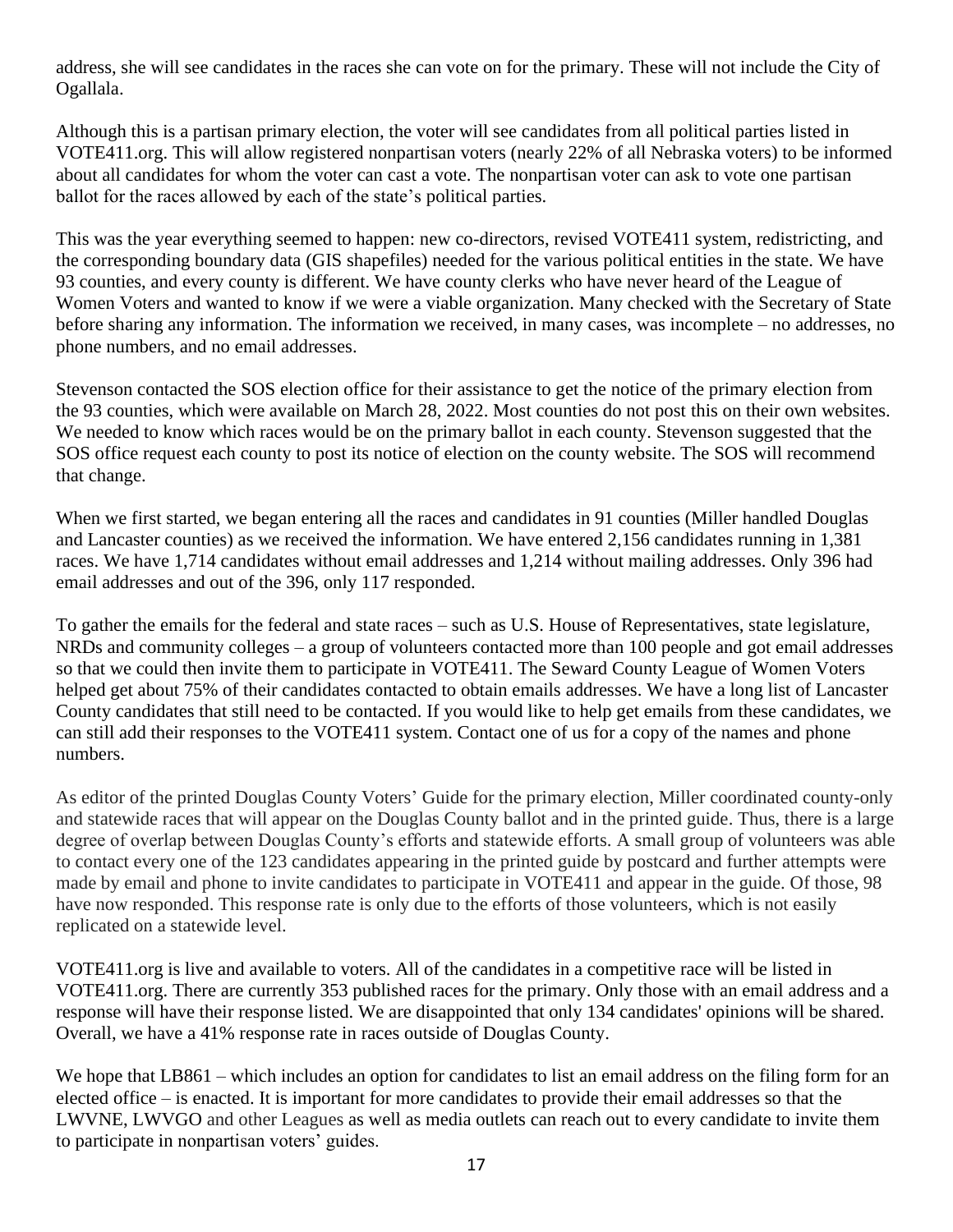The LWVNE Communication Action Team led by Dianne Bystrom and MaryLee Moulton helped publicize our frustrations on getting information on candidates by writing and submitting, with our signatures, op-eds and letters to the editor to newspapers across the state. Our op-ed was published by the *Nebraska Examiner* and daily newspapers in Norfolk, Lincoln, Kearney, Grand Island and North Platte published our letter to the editor.

### **REPORT: LEAGUE OF WOMEN VOTERS OF GREATER OMAHA** *By Cynde Glismann, Co-President*

Spring continues to be a busy time for the Greater Omaha League of Women Voters. Thank you to the members and leaders who make it possible for LWVGO programs to thrive.

The Douglas County Voters' Guide will have been distributed to the Omaha public libraries, the Douglas County Election Commission, and more than 40 locations throughout the greater Omaha area by the time of this publication (25,000 copies distributed). Voters are also encouraged to visit VOTE411.org for personalized ballot information. Many thanks to LWVGO's new Voters' Guide editor, Jeanne Miller.

The *GoVoteOmaha!* television (and YouTube) show continues to prepare citizens to become informed voters. This spring, the show featured Chris Carithers, Deputy Douglas County Election Commissioner, who spoke about voting by mail and election safety; and state Senator Terrell McKinney, who discussed the North Omaha Recovery Plan. Planned for April are voter forums featuring candidates for state Legislature District 6, Douglas County sheriff and Register of Deeds. Thanks to *GoVoteOmaha!* director Karina Hernandez and producer Kathy Bass.

Get Out The Vote is focusing on developing new partnerships and increasing connections within and across communities as it continues voter registration events. The team is looking forward to educating the community at Earth Day and the Maha Festival about the primary election and the discriminatory effects of the petition for a constitutional amendment requiring a voter ID. LWVGO, along with WOWT, sponsored a 2<sup>nd</sup> District Congressional debate at the Omaha Press Club.

Dine & Discuss presentations remain virtual on the fourth Monday of each month. Topics this spring included "Erasing Neighborhoods," a discussion on the disappearance of Sheelytown in South Omaha; and about SPARK, a nonprofit working to engage stakeholders to focus on holistic community development. Next on the schedule is "Climate Change," presented by Martha Shulski from the Nebraska State Climate Office. May's topic will be "East/West Omaha Courageous Conversations: Race & Education – The Real Talk" sponsored by LWVGO, the NAACP, Civic Nebraska and the American Muslim Institute.

Be sure to check [LWVGO.org](https://www.lwvgo.org/) for the next Books After Dark discussion (on the first Tuesday of the month) and for many more activities.

Again, thanks to LWVGO members and the Board of Directors who support the mission and values of this organization in so many ways.

# **LWV-LINCOLN/LANCASTER COUNTY TO HOLD ANNUAL MEETING ON MAY 7**

The League of Women Voters of Lincoln/Lancaster County will hold its Annual General Meeting on Saturday, May 7. A packet and more information on the annual meeting will be distributed soon to LWV-LL members.